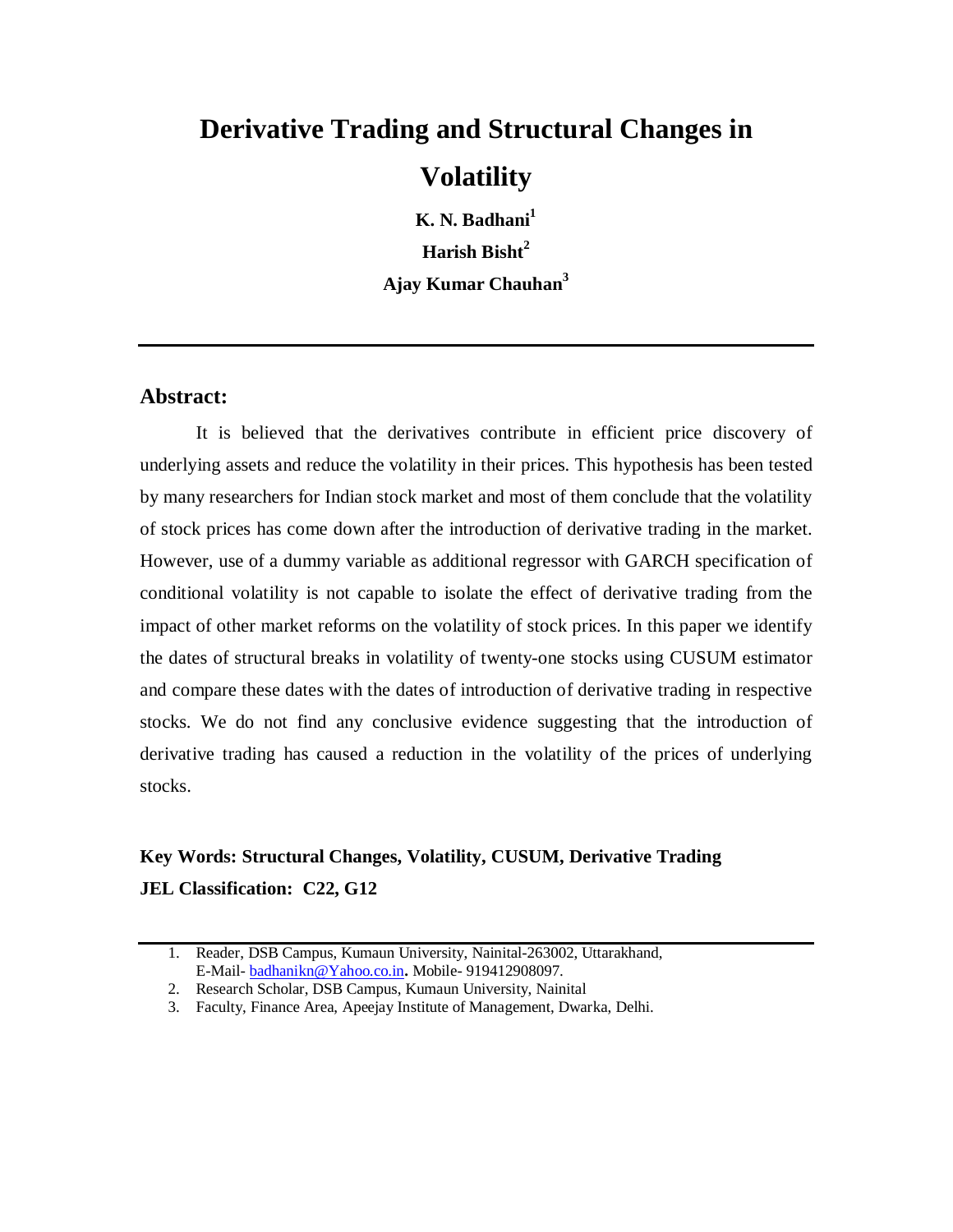# **Derivative Trading and Structural Changes in Volatility**

#### **1. Introduction**

As the name indicates, derivatives are the imitative financial products, which derive their value from some other assets called 'underlying'. These are believed to be the effective tools of risk-management. Basically derivatives are the tools of risktransferring, which are used to transfer the risk from a more risk-averse investor to a less risk-averse investor. Therefore, they help in more efficient allocation of risk and more efficient pricing of products in financial and commodity markets. The basic purpose of introducing derivative products in the market was to provide the investors some effective measures to hedge their risk-exposure in different markets. However, apart from being used as hedging tools, these products are also used by risk-taking investors for availing arbitrage and speculative opportunities. Such uses of derivative products are believed to be helpful in building of a strong relationship between the cash and derivative market segments leading to more efficient price-discovery in both the markets. It is also believed that introduction of derivative products increase liquidity in the market. Derivative market segment is dominated by informed institutional investors and therefore, this market segment is expected to be more efficient in price discovery. Many researchers have proposed the hypothesis that derivative markets lead the price movements in cash segment.

Apart from these benefits, certain threats are also associated with derivative trading. This market segment provides good speculative opportunities and excessive speculative trading increases the volatility of the market. There are conflicting claims about the impact of derivative trading on the market volatility. Some researchers argue that derivative trading reduce volatility through better price-discovery. On the other hand, other studies claim that volatility increases after the introduction of derivative trading due to increased speculative activities. Low trading cost and leveraged trading are major attractions for speculators in derivative markets. Recent episode of sub-prime crisis is a good example of how indiscriminate use of derivatives (debt securitisation in this case)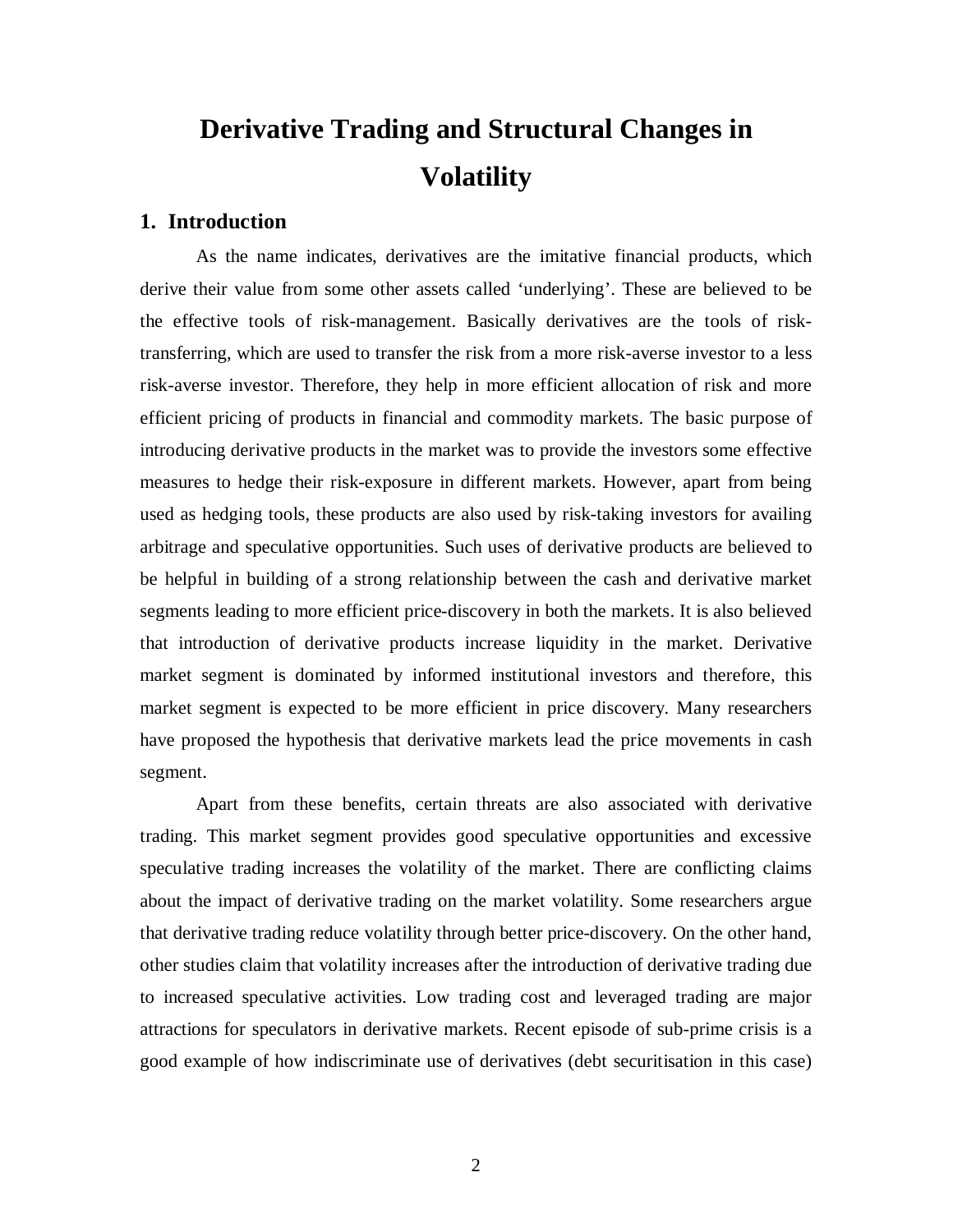can lead to hyper volatility in the market. Since in Indian stock market derivate trading was introduced recently, it provides us a good opportunity to test these hypotheses.

 The Security and Exchange Board of India (SEBI) permitted the trading on index futures on May 25, 2000. The trading of BSE Sensex futures commenced at Bombay Stock Exchange (BSE) on June 9, 2000 and on June 12, 2000 trading of Nifty-futures commenced at National Stock Exchange (NSE). In the June 2001 index options and in July 2001 stock options were introduced. Futures on individual stocks were introduced in November 2001. In fact, stock-futures were introduced in India well before their introduction in the USA and many other developed markets. The volume of trading in derivative segment, particularly in stock-futures, took momentum quit rapidly. At NSE trading volume of derivatives has exceeded the volume of cash segment.

This paper studies the impact of derivatives introduction and its impact on the volatility of the underlying securities in India. The study is based on a sample of daily returns of twenty-one stocks on which the derivative products are available for the trading in the market. Although a number of published research studies have already addressed this issue; the present study reinvestigates the issue using a different methodology. Most of the studies examining the impact of derivative trading use some form of GARCH model with dummy variable regressors to study the behaviour of volatility before and after the introduction of derivative trading. This methodology is based on the implicit assumption that whatever changes are observed during the period after the introduction of the derivative trading, are caused by the derivative trading only. But this assumption may be wrong and it may possible that the changes in volatility observed by the GARCH model are due to other reform measures (such as introduction of rolling settlement system, circuit breakers, changes in governance of bourses etc.) and changes in market microstructure. Therefore, in this study we do not assume *priori* that the shift in volatility is due to introduction of derivative trading. First we locate the structural breaks in the volatility of stock prices and then examine the possibility that the breaks cold occur as a result of the introduction of derivative trading. The technique of cumulative-sum-of-squares (CUSUM), incorporating certain recent improvements, has been used for identifying the structural breaks.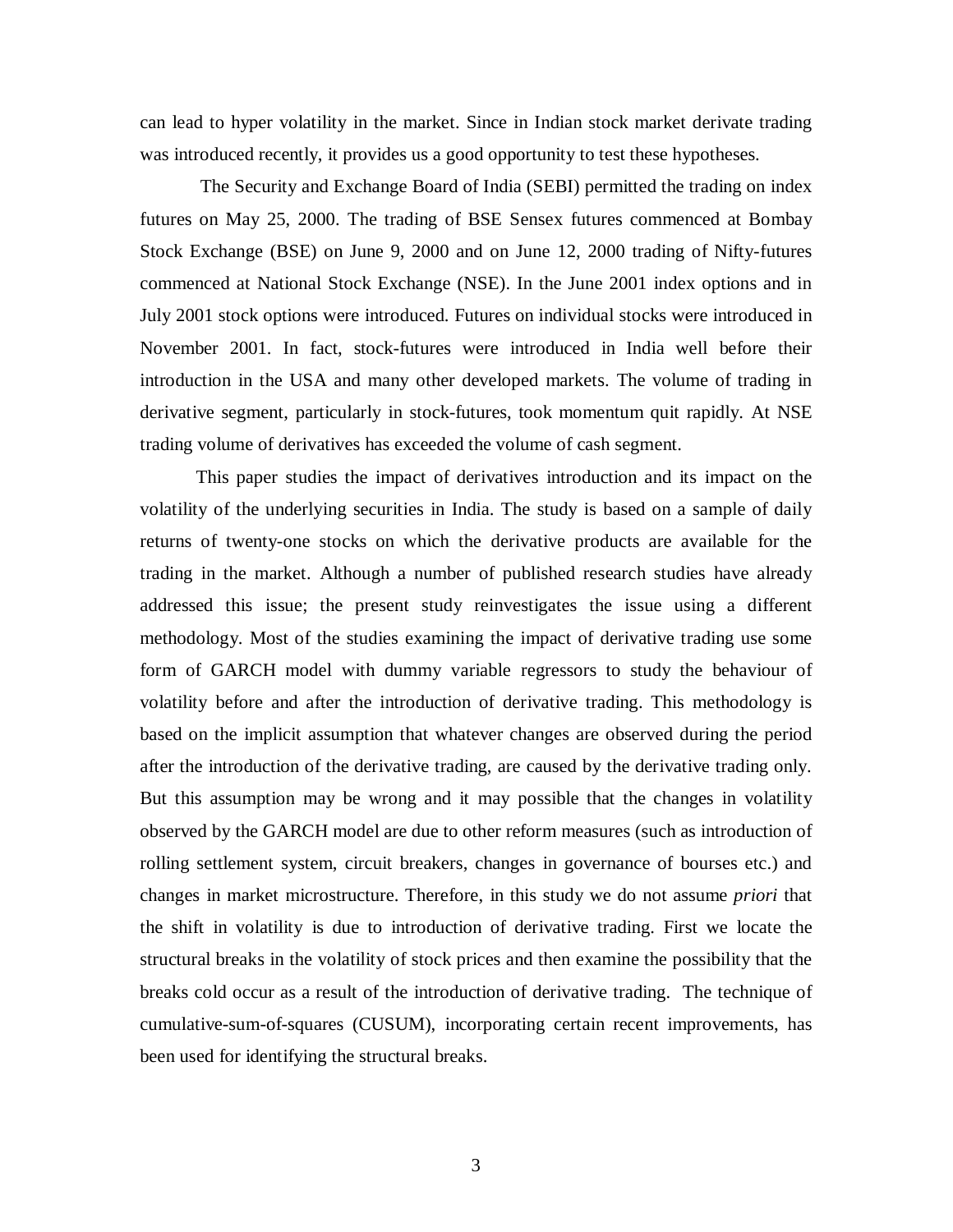#### **2. Review of Literature:**

The impact of derivative trading on the volatility of prices of underlying assets is not well understood. There is wide disagreement among researchers at both the conceptual and the empirical front. Danthine (1978) argues that the introduction of futures trading improves market depth and reduces volatility because the cost of responding to mispricing by informed traders is reduced. Antonio and Holms (1995) also suggest that the introduction of derivatives reduces volatility in cash market since speculations are expected to migrate to derivative market. On the other hand, Ross (1989) suggests that derivative trading increases the volatility in the cash market. He argues that derivative trading improve the overall price efficiency of equity market through noise reduction. However, the non-arbitrage condition between spot and derivatives market segments implies that the variance of the price change will be equal to the information flow. The implication of this is that the volatility of asset price increases as the rate of information flow increases. Thus, if futures increase the flow of information, then in absence of arbitrage opportunity, the volatility of spot price must increase.

Similarly, the empirical studies on this issue also come with conflicting conclusions. Some studies (e. g., Stein, 1987; Harris, 1989; Kamara *et al*., 1992; Jagadeesh and Subramanyam, 1993; Narasimhan and Subrahmanyam, 1993; Peat and McCrrory, 1997) show that the volatility of the prices of underlying assets increases after the introduction of derivative trading. This is understood to be the result of speculative activities in derivative market segment; however, as Harris (1989) comments, it is difficult to attribute the observed increase in the volatility solely to derivative trading. Edwards (1988); Herbst and Maberly (1992); Antoniou and Holmes (1995) find that the introduction of the index futures resulted in increased level of volatility in the short run, but no significant impact is found in the long run. On the other hand, many other studies across the countries and asset markets show that the volatility comes down after introduction of derivative trading (for example Basal *et al.,* 1989 and Conrad, 1989 in US; Robinson, 1993; Aitken *et al.,* 1994 in Australia; Kumar *et al.*, 1995 in Japan). Gulen and Mayhew (2000) examine the impact of introduction of futures trading in twenty five countries and obtain mixed results. They found that the volatility in majority of the markets has decreased but it has also increased in some countries including US and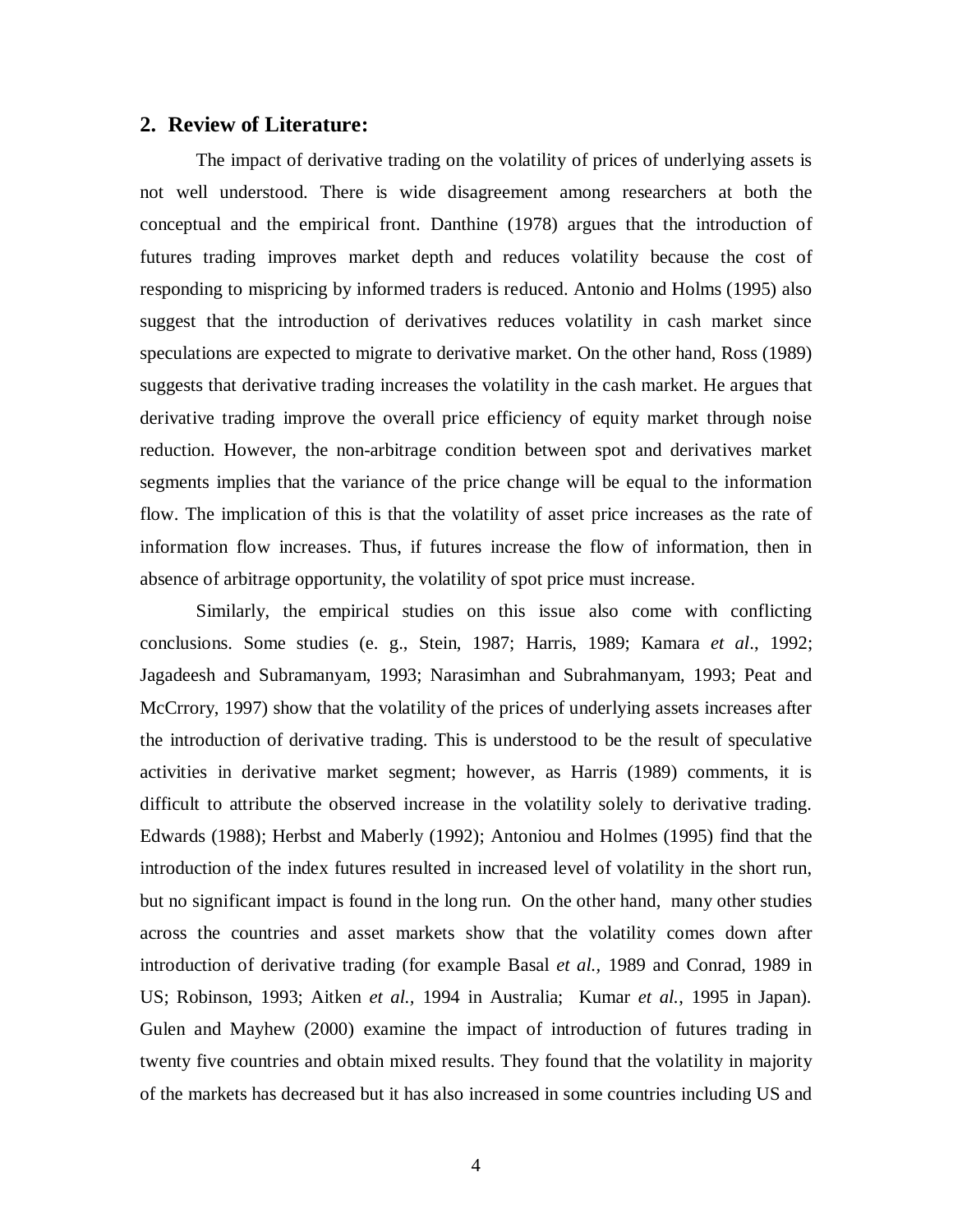Japan. Lamoureux and Pannikath (1994); Freund *et al.* (1994) and Bollen (1998) find that the direction of the volatility is not consistent over time. Ma and Rao (1988) find that option trading does not have a uniform impact on volatility of underlying stocks. Spyrou (2005) and Alexakis (2007) find that futures trading at Athens Stock Exchange have assisted on incorporation of information into spot prices more quickly but it has not a deterministic impact on the volatility of underlying spot market.

Coming home, Thenmozhi (2002), in her study on the relationship between CNX Nifty futures and the CNX Nifty index finds that derivative trading has reduced the volatility in the cash segment. Gupta (2002) concludes in his study that the overall volatility of the stock market has declined after the introduction of the index futures. Bandivadekar and Ghosh (2003) conclude that while the 'futures effect' plays a definite role in the reduction of volatility in the case of S&P CNX Nifty, in the case of BSE Sensex, where derivative turnover is considerably low, the effect is rather ambiguous. In a study examining the impact of derivative trading at individual stock level, Nath (2003) observes that the volatility has come down in the post-derivative trading period for most of the stocks. Raju and Karande (2003) also find that the introduction of futures has reduced volatility in the cash market. Many other studies (including Nagraj and Kiran, 2004; Thenmozhi and Sony, 2004; Vipul, 2006; Saktival, 2007, for example) also reach at similar conclusions.

However on the other hand, Shenbagaraman (2003) finds no evidence of any link between trading activity variables on the futures market and spot market volatility. However, he observes that the structure of volatility has changed in post-future period. Samanta and Samanta (2007) also reach at similar conclusion. They find mixed results at the level of individual stocks. Afsal and Mallikarjunappa (2007) find that the derivative trading has no impact on the spot market.

Methodologically, almost all the studies referred here are based on the similar approach. They model the volatility as a GARCH (1, 1) process and include a dummy variable which take the value of 1 for the period after the introduction of derivative trading, and 0 otherwise. A negative coefficient of this dummy variable signifies a reduction in volatility during the post-derivative period. But as we have discussed earlier, a reduced level of market volatility during the recent time period does not imply that the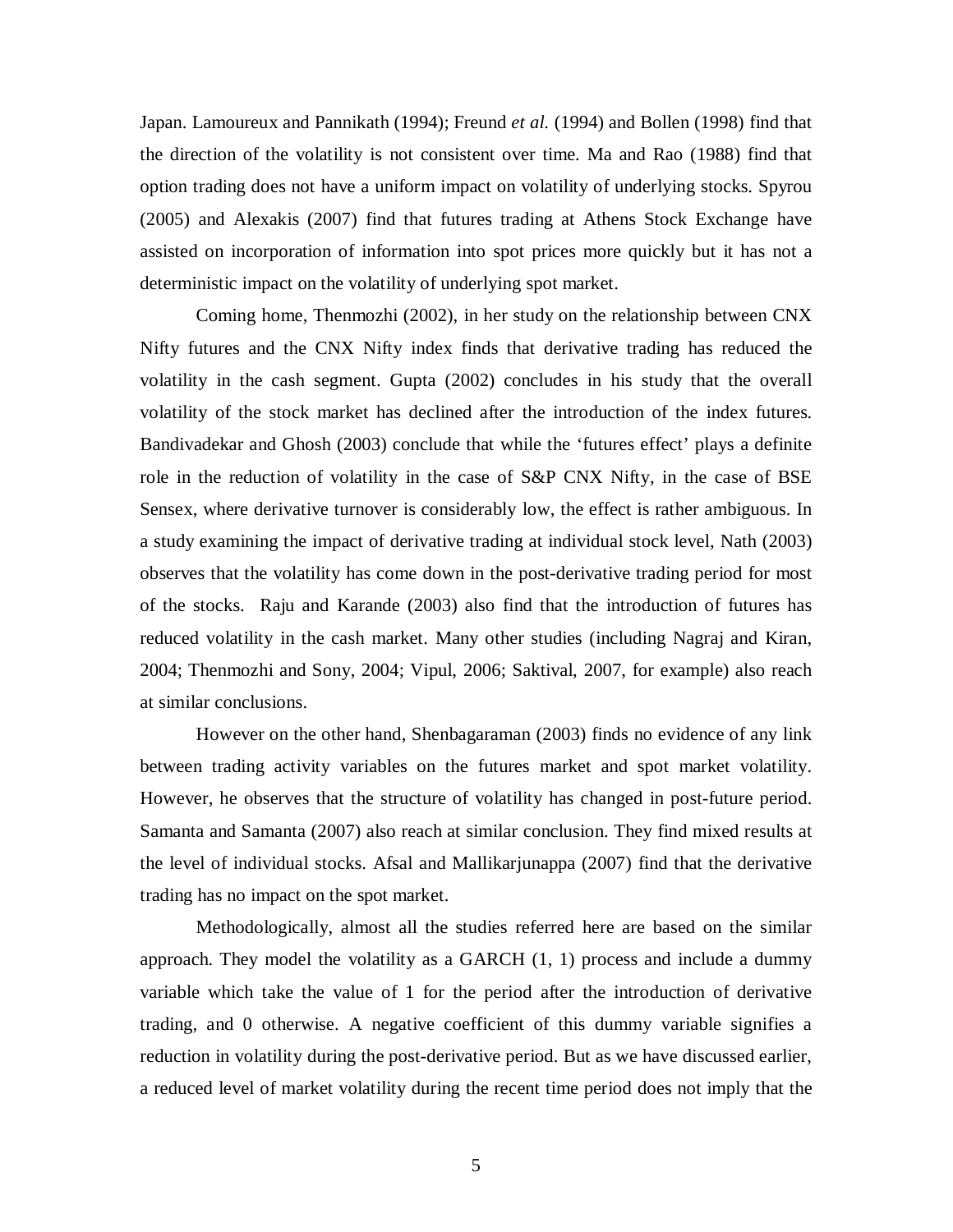volatility has come down as a result of derivative trading. Many other factors may also be responsible for reduction in market volatility during recent time period. Therefore, in this study we try to identify the structural break, if any, in the volatility of stock prices in proximity of introduction of derivative trading which can logically be attributed as a result of the derivative trading.

### **3. Research Methodology:**

For the purpose of the study of introduction of derivatives and its impact on the volatility of underlying stock returns, we have taken daily returns of twenty-one different companies selected randomly form the fifty companies included presently in S&P CNX Nifty index. The daily stock returns adjusted for dividends, bonus issues and splits, have been collected from PROWESS database of the Centre for Monitoring Indian Economy (CMIE). The Sample Period of the study covers about 12 years beginning from January, 1995 to October, 2007. The possible structural breaks in the volatility of all the individual stocks are detected using a CUSUM-based estimator on the residuals of the AR (1)- GARCH (1, 1) models of returns. The detailed methodology of estimating structural breaks in volatility has been discussed in the following paragraphs.

### **3.1.Modelling Volatility with Structural Break**

It is empirically well-established stylised fact that volatility of stock prices exhibit clustering behaviour. Large price changes tend to be followed by large price changes of either sign; while, small changes are followed by small changes. The standard models of time-varying conditional volatility, such as ARCH and GARCH, often encounter very high level of persistence which may cause the problem of unit-root in the volatility function (French, Schwert and Stambaugh, 1987; Chou, 1988; Schwert and Seguin, 1990; Bollerslev, Chou and Kroner; 1992). Initially, the observed high persistence in volatility was understood to be caused by long-memory in volatility process. Several extensions of GARCH model were designed to take into account this long memory; more popular among them are integrated GARCH or IGARCH model of Bollerslev and Engle (1986), Fractionally Integrated GARCH, or FIGARCH model of Baillie, Bollerslev and Mikkelsen (1996) and Component GARCH model of Engle and Lee (1999).

However, as Diebold (1986) points out, if there is a structural change in the volatility process, the observed high level of persistence may be spurious. Generally an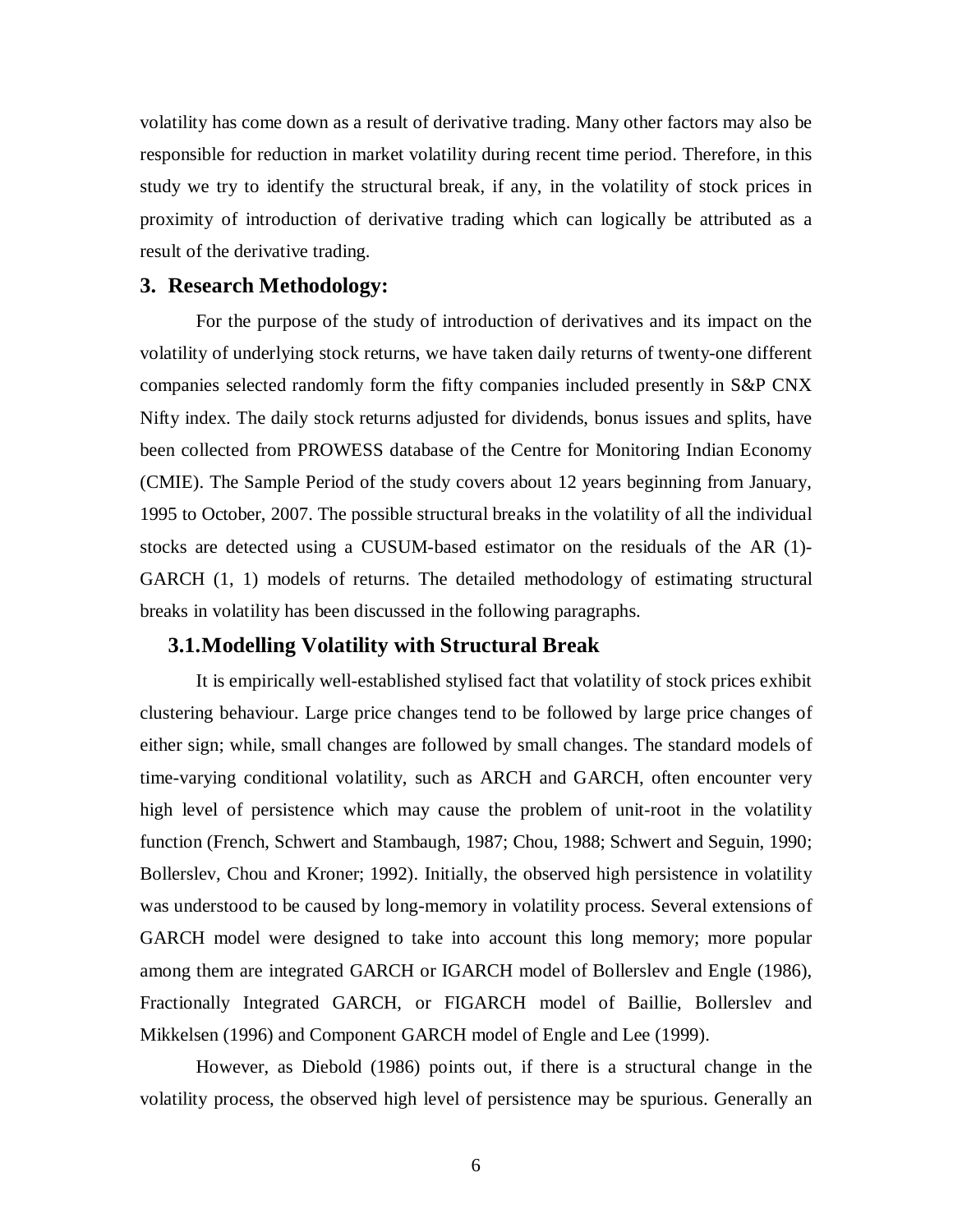integrated process of order-one and a process with structural break can not be distinguished with the help of statistical procedures (Perron, 1990). It is empirically demonstrated by Lamoureux and Lastrapes (1990) that volatility processes are subject to structural changes and GARCH model produces substantially lower estimates of persistence parameters when such changes are accounted for. It has been confirmed by several recent studies on long-memory in volatility process that if structural breaks are present in the volatility process then the estimate of long-memory turns spurious (for example Granger and Hyung, 1999; Mikosch and Starica, 2000, Diedold and Inoue, 2001).

There are two different approaches used to incorporate structural-shifts in the specification of volatility. In the first approach the volatility is assumed to transit among a predetermined number of volatility-states or regimes - (i.e. high-, moderate- and lowvolatility regime) with a specified probability distribution. Mostly, the first-order Markov-switching regime probabilities (as suggested by Hamilton, 1988) are used for this purpose. One model of volatility, known as switching-ARCH or SWARCH, is proposed by Hamilton and Susmel (1994), which combines together the ARCH specification of Engle (1982) and Markov-switching-regime specification of Hamilton (1988). Some attempts have also been made during recent years for combining together the Markov-switching regime specification and GARCH model, (for example, Gray, 1996; Dueker, 1997; Hass, Mittnik and Paolella, 2004; Bauer, 2006). But there are some empirical limitations with these models such as - the numbers of regimes are to be prespecified and mostly this remains a subjective judgement. In an estimated model these regimes remain hidden and only their probability is known.

The second approach explicitly estimates the structural changes in volatility. In this approach two steps are involved in volatility modelling - in the first step the structural-changes are identified and in the second step an extended GARCH model of volatility is estimated which includes dummy variables representing periods with different volatility levels as identified in the first-stage. Two different types of the tests the least-square-type tests and the cumulative-sum-of-squares (CUSUM)-type tests are more popularly used for identifying change-points in volatility dynamics.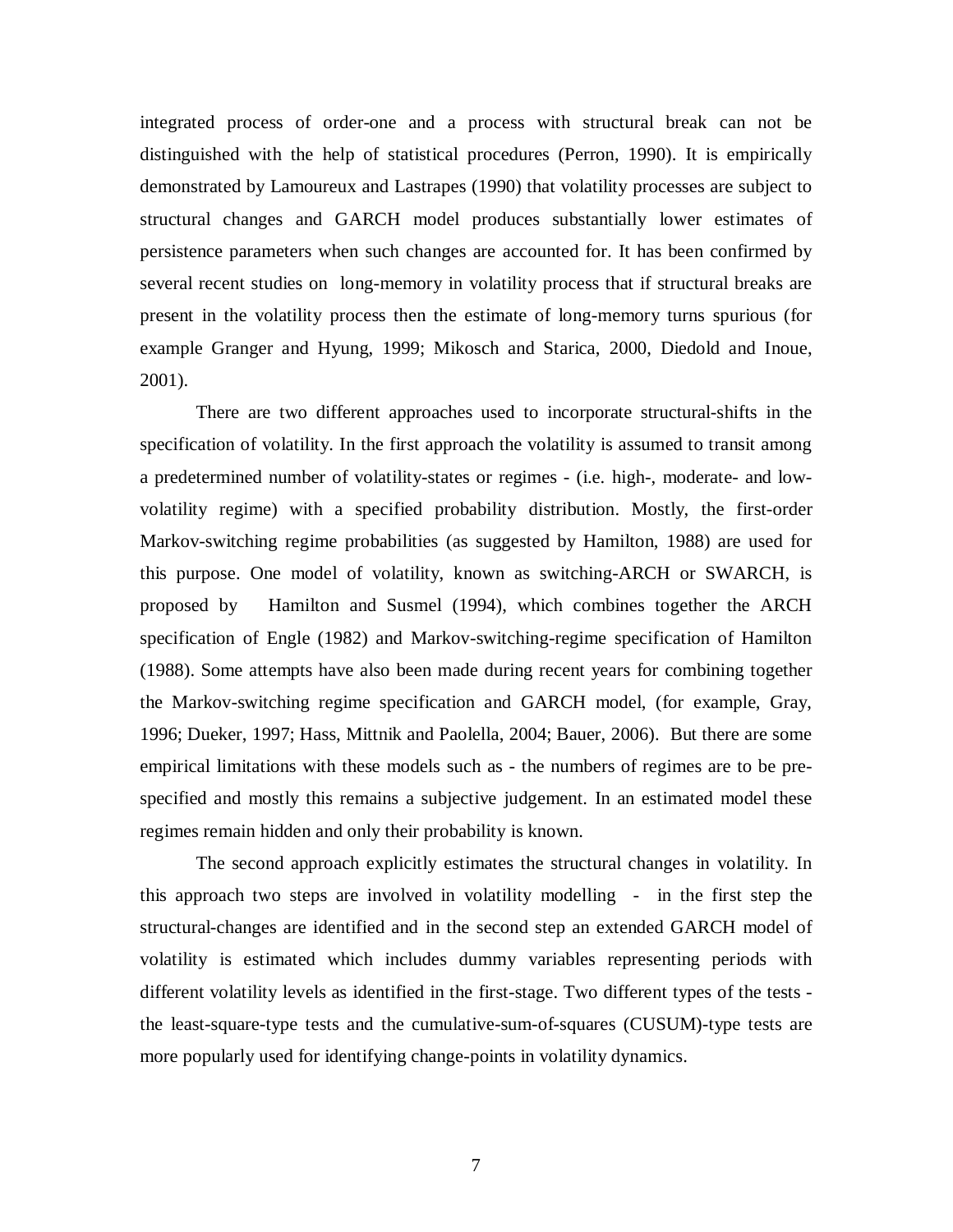CUSUM-type tests are basically designed to locate a single structural-break in the series (see Brown, Durbin and Evans, 1975). However, Inclan and Tiao (1994) suggest an iterative procedure based on CUSUM statistics for detecting multiple breaks in volatility, which is known as the iterated cumulative-sum-of-squares (ICSS) algorithm. In one of the widely-known study based on ICSS-algorithm, Aggarwal, Inclan and Leal (1999) analyse the volatility of stock prices in emerging markets and report that the volatility in these markets is subject to frequent structural changes. However, studies based on Monte Carlo experiments show that ICSS-test for structural break suffers from size distortions (Andreou and Ghysels, 2002; Pooter and Dijk, 2004).The simplistic and unrealistic assumptions about volatility dynamics is the most serious weakness of this test. With more realistic assumptions some improved CUSUM-type tests have been suggested more recently in the literature to detect structural break in volatility (see for example; Kim, Cho and Lee, 2000; Kokoszka and Leipus, 2000; Lee and Park, 2001; Sanso, Arago and Carrion, 2004). An overview of different versions of CUSUM-type tests can be summarized as follows:

### **3.2.CUSUM-Type Tests for Change in Volatility**

#### **3.2.1. Testing for a Single Structural Break-**

Let  $y_t$  (t=1……...T) is a mean-adjusted time series in which T being the available sample size. The null-hypothesis of the test is that the unconditional variance of  $y_t$  is constant, that is H0:  $\sigma_t^2 = \sigma^2$  for all t=1………T; and the alternative hypothesis is - there is a single structural break in the volatility, that is-

{ 1................. . 1........................ : 2 \* 2 2 \* 2 1 *for t k T for t k H<sup>a</sup> <sup>t</sup>* = + = = σ σ σ ……….. (1)

Where the  $k^*$  is an unknown change point.

The cumulative-sum-of-squares process,  $C_k$  for this series is defined as:

$$
C_k = \sum_{t=1}^k y_t^2 \qquad k = 1, \dots, T \qquad (2)
$$

and the mean-adjusted and normalized CUSUM process  $(D<sub>k</sub>$  ) is than defined as;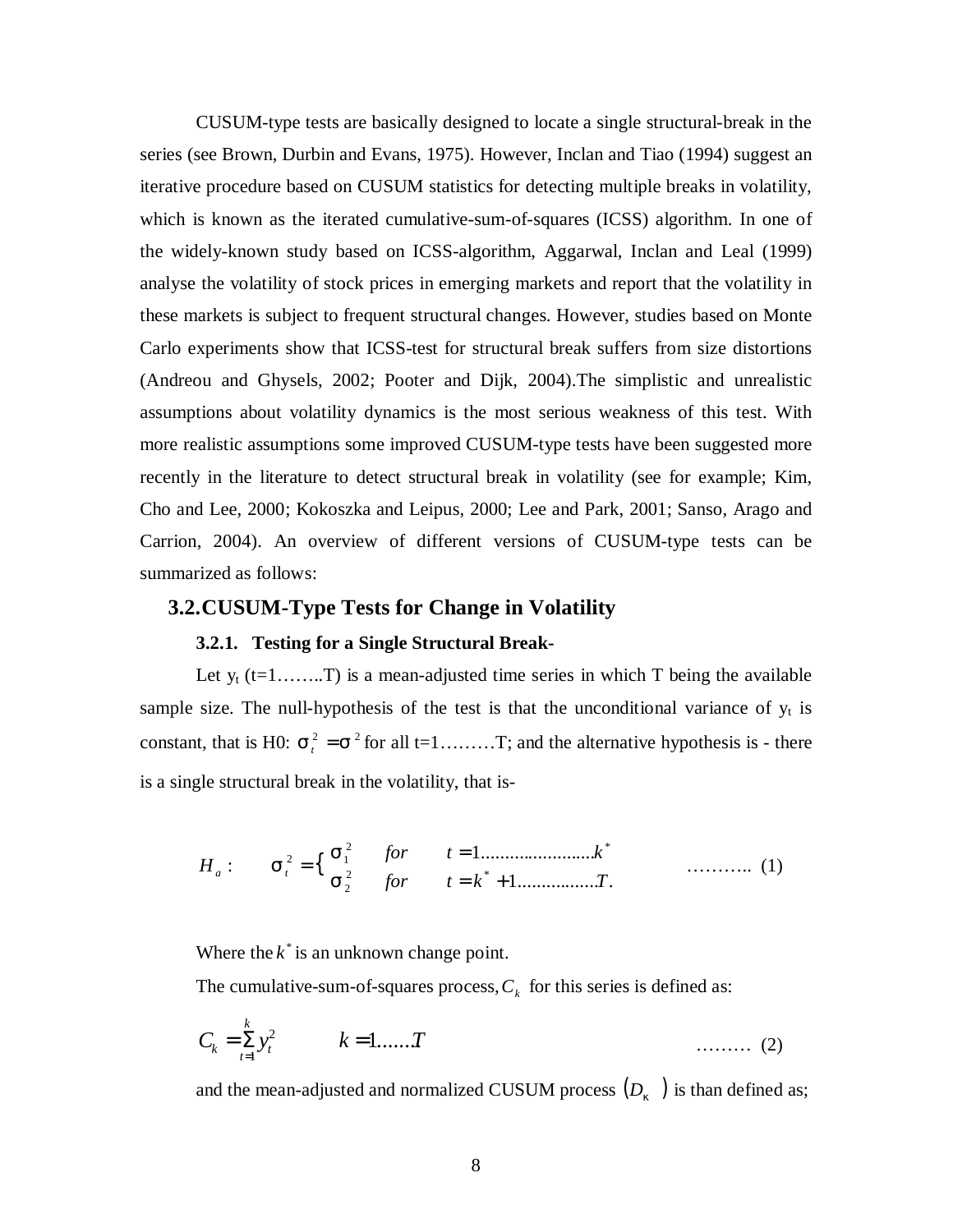$$
D_k = \frac{1}{\sqrt{T}} \sum_{t=1}^k y_t^2 - \frac{k}{T\sqrt{T}} \sum_{t=1}^T y_t^2 \qquad \qquad \dots \dots \dots \tag{3}
$$

The terminal values of this process are always zero, that is,  $D_1=D_T=0$ .

If the series  $y_t$  contains no change in variance than the  $D_k$  statistics oscillates around zero and if plotted against 'k' will look like a horizontal line. However, if the series contains the change in variance, than it will plot as a drift from zero either in positive or in negative direction. Theoretically, the absolute value of  $D_k$  will reach at its maximum value at the change point  $k^*$  (i.e.  $k=k^*$ ), after which it will return towards zero. The null-hypothesis of constant variance is rejected if the maximum absolute value of  $D_k$ ,  $\max_{1 \le k \le T} |D_k|$ , is larger than some predetermined critical value. Under mild regulatory conditions the  $D_k$  statistics weakly converse to a Brownian bridge, such that;

$$
U_k = \frac{1}{\Theta} |D_k| \Rightarrow \sup_{0 \le r \le 1} |B(r)| \tag{4}
$$

Where,  $\Theta^2$  is the long-run variance of the squired series (i.e.  $y^2$ <sub>t</sub>), such that

$$
\Theta^2 = \sum_{i=-\infty}^{\infty} \rho_i \qquad \qquad \dots \dots \qquad (5)
$$

Where,  $\rho_i$  is i<sup>th</sup> order autocovariance of  $y^2$ <sub>t</sub>.

Various CUSUM-type tests proposed in the literature, differ in their assumptions about the distribution properties of time-series  $y_{t_n}$  which determine the long-run variance,  $\Theta^2$ . It is assumed by Inclan and Tiao (1994) that  $y_t$  is a sequence of independent and identically distributed (*iid*) normal random variable. Therefore, all the autocovariances of  $y_t^2$  are zero and its long-run variance,  $\Theta^2$  is equal to its sample variance, i. e.  $E[{y_t^2 - E(y_t^2)}^2]$ , which, due to normality assumption, further reduces to  $\sigma^2 \sqrt{2}$ , where  $\sigma^2$  is the sample variance of y<sub>t</sub>. Putting these values in (3) and (4), and after some simple algebraic manipulations, we get the following Inclan and Tiao (IT) estimator of change point in volatility:

$$
U_k(T) = \sqrt{\frac{T}{2}} \max_{1 \le k \le T} \left| \frac{C_k}{C_T} - \frac{k}{T} \right| \tag{6}
$$

 In view of the well documented stylised fact that return variances show conditional heteroskedasticity, the assumption of normality and *iid* of y<sub>t</sub> is far from being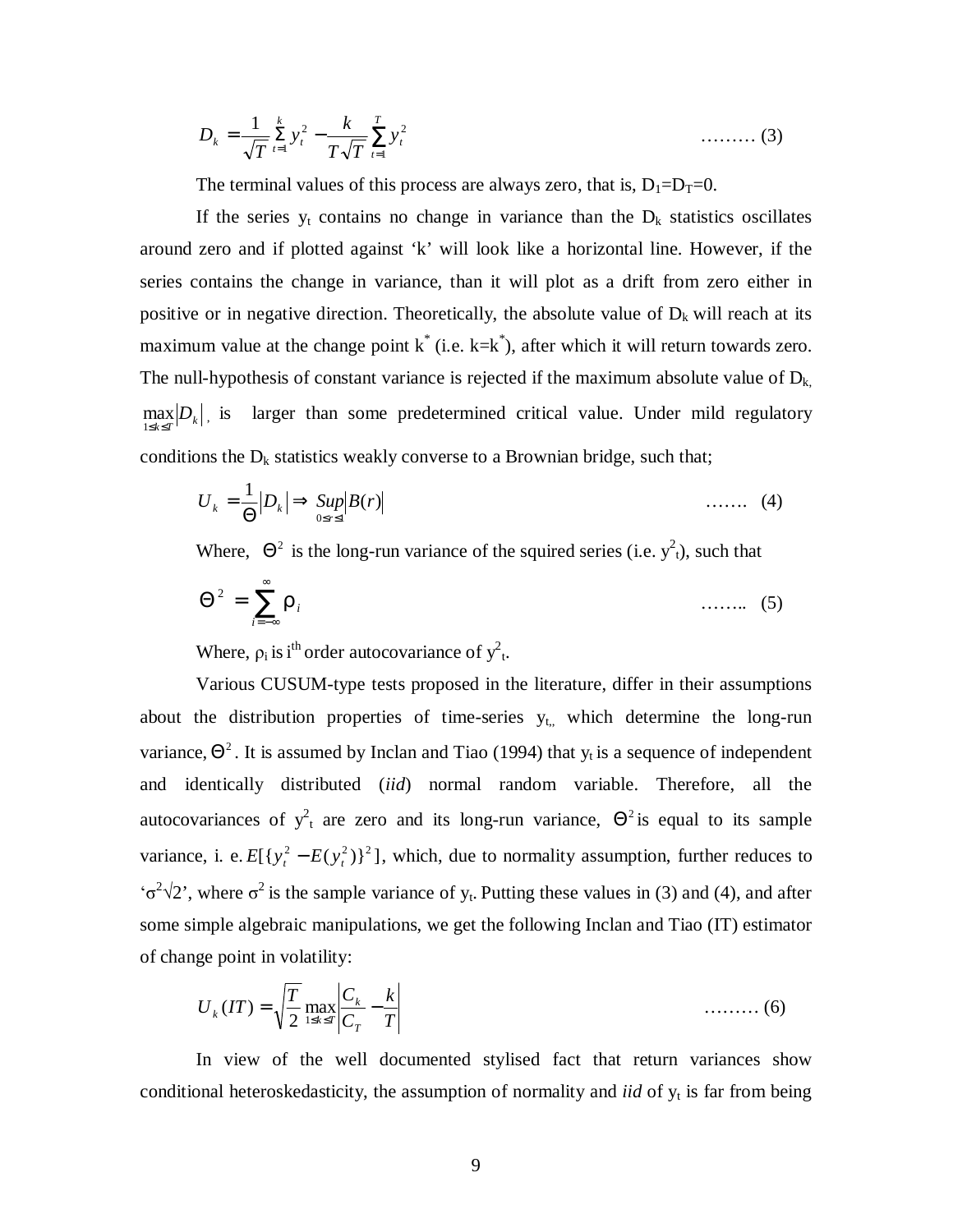realistic. Monte Carlo simulation based studies show that Inclan and Tiao estimator suffers from size distortion and ICSS algorithm based on it tends to overstate the number of structural breaks in variance under the presence of conditional heteroskedasticity (Bacmann and Dubois, 2002; Sanso; Arago and Carrion, 2004).

 Recently, many modified CUSUM-type estimators of change point in variance have been suggested in the literature, which are based on different sets of assumptions about distributional properties of  $y_t$ . Lee and Park (2001) assume that  $y_t$  follows an infinitive-order moving average process while Kokoszka and Leipus (2000) assumes that it follows an infinitive-order ARCH process. Kim, Cho and Lee (2000) proposed a test based on the assumption that  $y_t$  follows a GARCH  $(1, 1)$  process. Models also differ in respect to the approaches adopted for computation of long-run variance  $(\Theta)$ . One possibility is to use a parametric estimation of variance based on specific assumptions regarding  $y_t^2$  and its autocorrelations,  $\rho_i$  (as suggested by Kim, Cho and Lee, 2000). An alternative and more robust approach is to use nonparametric or data based estimators as advocates by Kokoszka and Leipus (2000). Andreou and Ghysels (2002), for example, use autoregression heteroskedasticity and autocorrelation consistent (ARHAC) estimator of den Haan and Levin (1997); on the other hand, Sanso, Arago and Carrion (2004) and Pooter and Dijk (2004) use Bartlett kernel estimator for this purpose.

 One more pragmatic approach to construct a CUSUM-type estimator of changepoint in variance is to filter the series first in order to remove the conditional heteroskedasticity. Bacmann and Dubois (2002) and Lee, Tokutsu and Maekawa (2003) suggest to use CUSUM statistics on standardized residuals from GARCH (1, 1) model. Pooter and Dijk (2004) examine this suggestion with extensive Monte Carlo simulation experiments and find that it performs better in comparison to other alternative models. One obvious benefit of using filtered series is that it is likely to follow *iid*. If we further assume that it is normally distributed, we may use Inclan and Tiao estimator on this filtered series. Even, if we relax the assumption of normal distribution, the long-run variance of the squired series is likely to be equal to its estimated sample variance in view of the *iid* property of the series. Keeping in view these benefits, this study uses filtered series for computation of CUSUM statistics. We use AR (1) GARCH (1, 1) model for this purpose.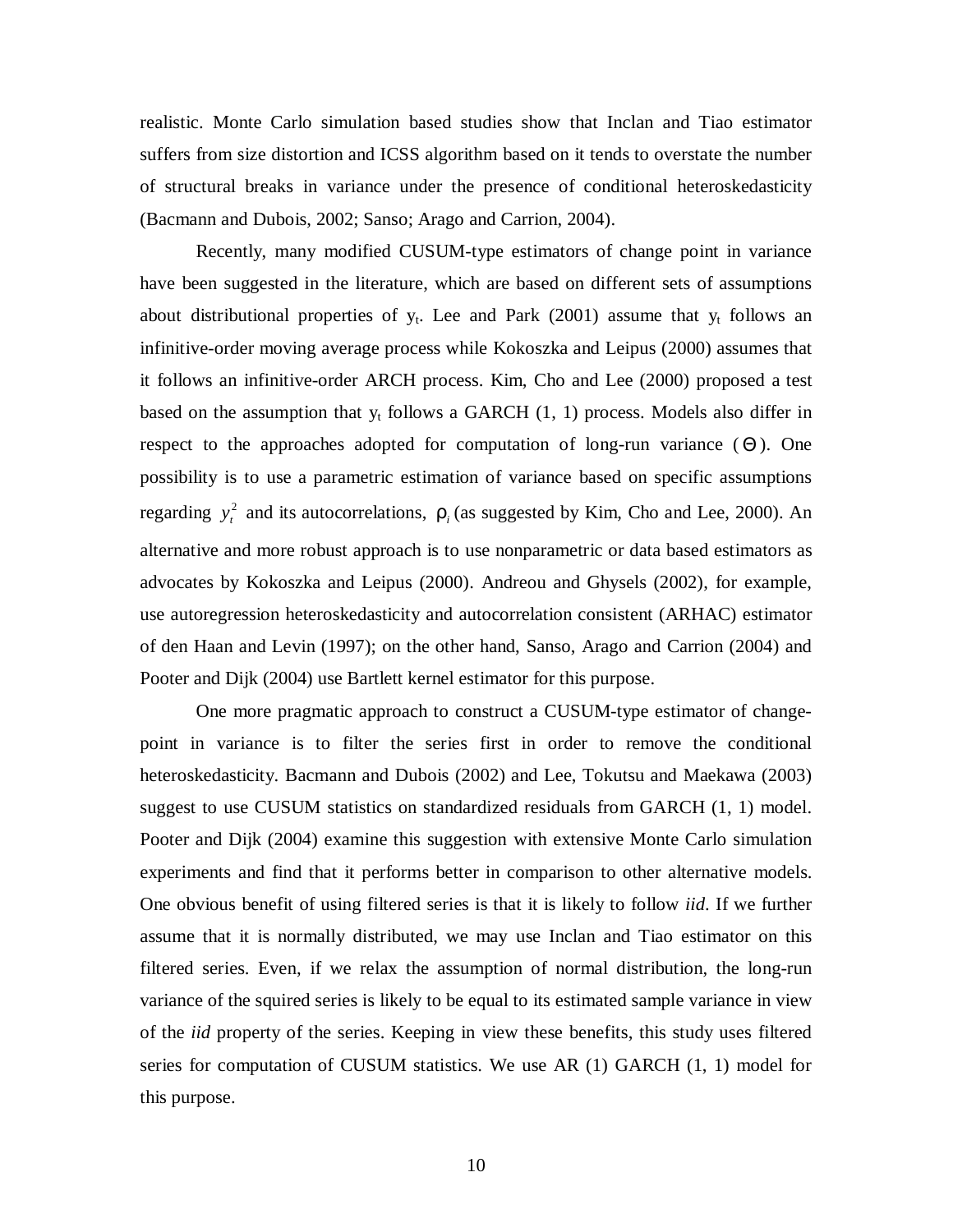#### **3.2.2. The Asymptotic and Finite Sample Critical Values:**

 Under mild regulatory conditions the CUSUM statistics weakly converse to a Brownian bridge and under the null-hypothesis of no-structural break follow a Kolmogorov-Smirnov type asymptotic distribution. The 90%, 95% and 99% percentile (two-tailed test) critical values of this distribution are respectively; 1.22, 1.36 and 1.63. However, as pointed out by Pooter and Dijk (2004) and Sanso, Argo and Carrion (2004) among others, the use of these asymptotic critical values may distort the performance of the test particularly when we use it iteratively with the sub-samples of different sizes to find out multiple breaks. These researchers have attempted to fit response surface with extensive Monte Carlo simulation experiments to obtain the finite sample critical values of different CUSUM-type tests. In this study we use the response surface estimated by Sanso, Argo and Carrion (2002). For an Inclan and Tiao-type test (assuming a normally distributed *iid* series), they estimated the following response-surface for 5% quartile  $(\alpha=0.05)$ :

$$
q_T^{\alpha=0.5} = 1.359167 - 0.737020T^{-0.5} - 0.06915556T^{-1}
$$
 ......... (7)

where 'T' is the sample size.

If the series is assumed to be *iid*, but not normally distributed, its estimated responsesurface for 5% quartile is:

$$
q_T^{\alpha=0.5} = 1.363934 - 0.942936T^{-0.5} + 0.500405T^{-1}
$$
 (8)

#### **3.2.3. Testing for Multiple Structural Breaks:**

The CUSUM-type tests are basically designed to test a single-structural break. However, as suggested by Inclan and Tiao (1994) in their ICSS algorithm, these tests can be applied in a sequential manner to identify multiple structural breaks in volatility. First the entire sample is tested for the presence of a single break in the volatility using CUSUM statistics. If a significant break is present, the sample is split into two subsamples using the date of structural-break as the split-point. Next, each sub-sample is examined for presence of structural breaks using the CUSUM test (while implementing CUSUM-test on residuals from GARCH model, we estimate the GARCH model afresh for each sub-sample). If such break is found in any sub- sample, it is further split into two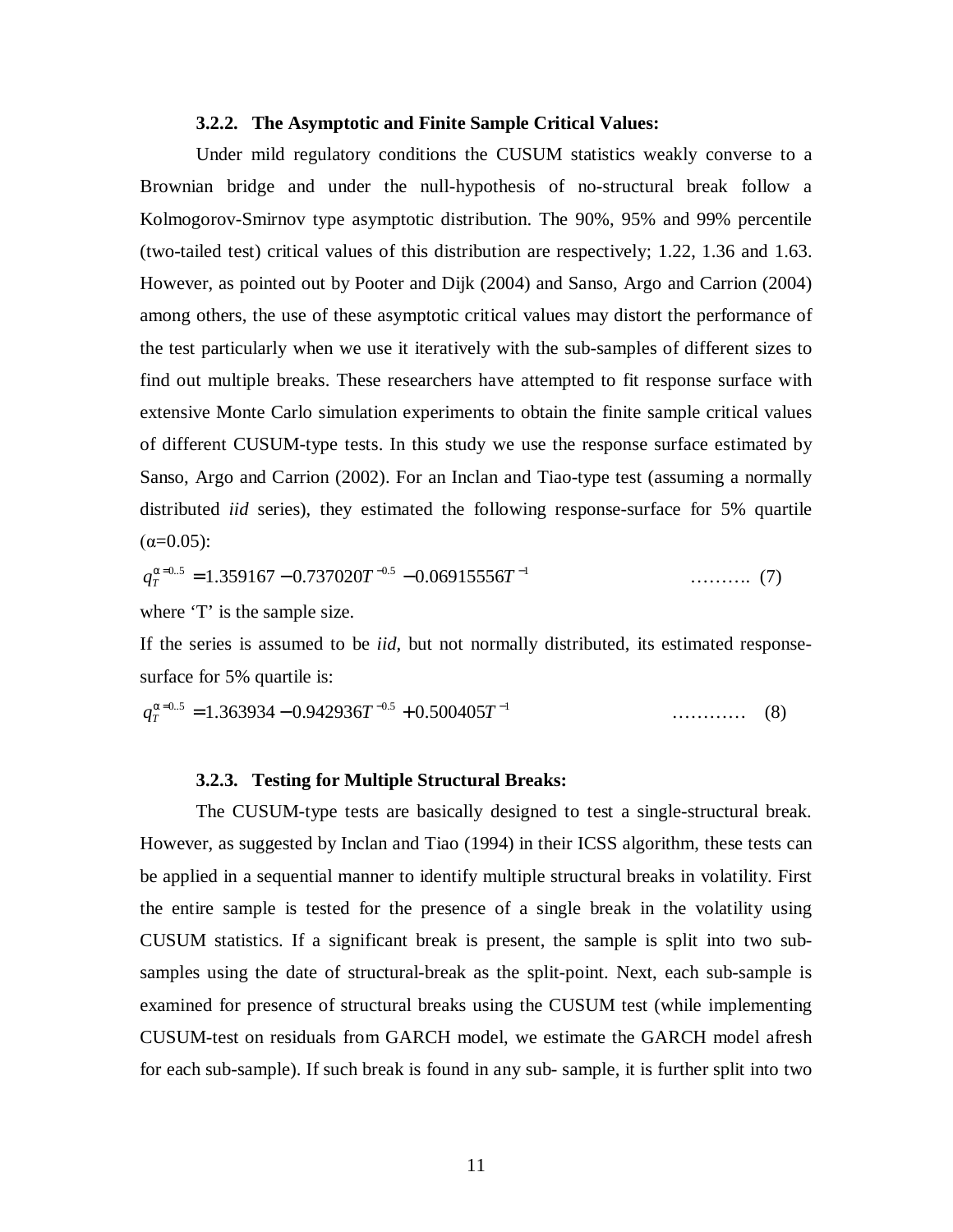segments. This procedure is continued until no more structural breaks are detected in any of the sub-sample.

#### **3.2.4. The Minimum Limit for Sub-Sample:**

In this study we have imposed a minimum limit for a sub-sample while deducting the multiple breaks. This limit is decided to be 500 observations. If after breaking a sample period into sub-samples the size of a sub-sample goes below the minimum limit, no further attempt is made to detect a structural break in that sub-sample.

#### **3.2.5. An Example:**

We try to explain the methodology used in this study with the help of an example of a stock (M&M) included in the study.

First, taking the entire sample period of daily returns (From January 1, 1995 to October 31, 2007, total 3170 observations) an AR (1)-GARCH (1, 1) model is estimated and centralised standard residual from this model are obtained. Using these residuals, the  $D_k$  statistic is calculated using equation (3) and  $U_k$  statistic is obtained using equation (4) assuming that the long-run variance and sample variance of the squared standardised residuals are equal (i.e. these residuals follow *iid* process). Figure: 1 show the time series plot of  $U_k$  statistics.



**M&M: Uk Statistics for the Entire Sample**

**Figure: 1**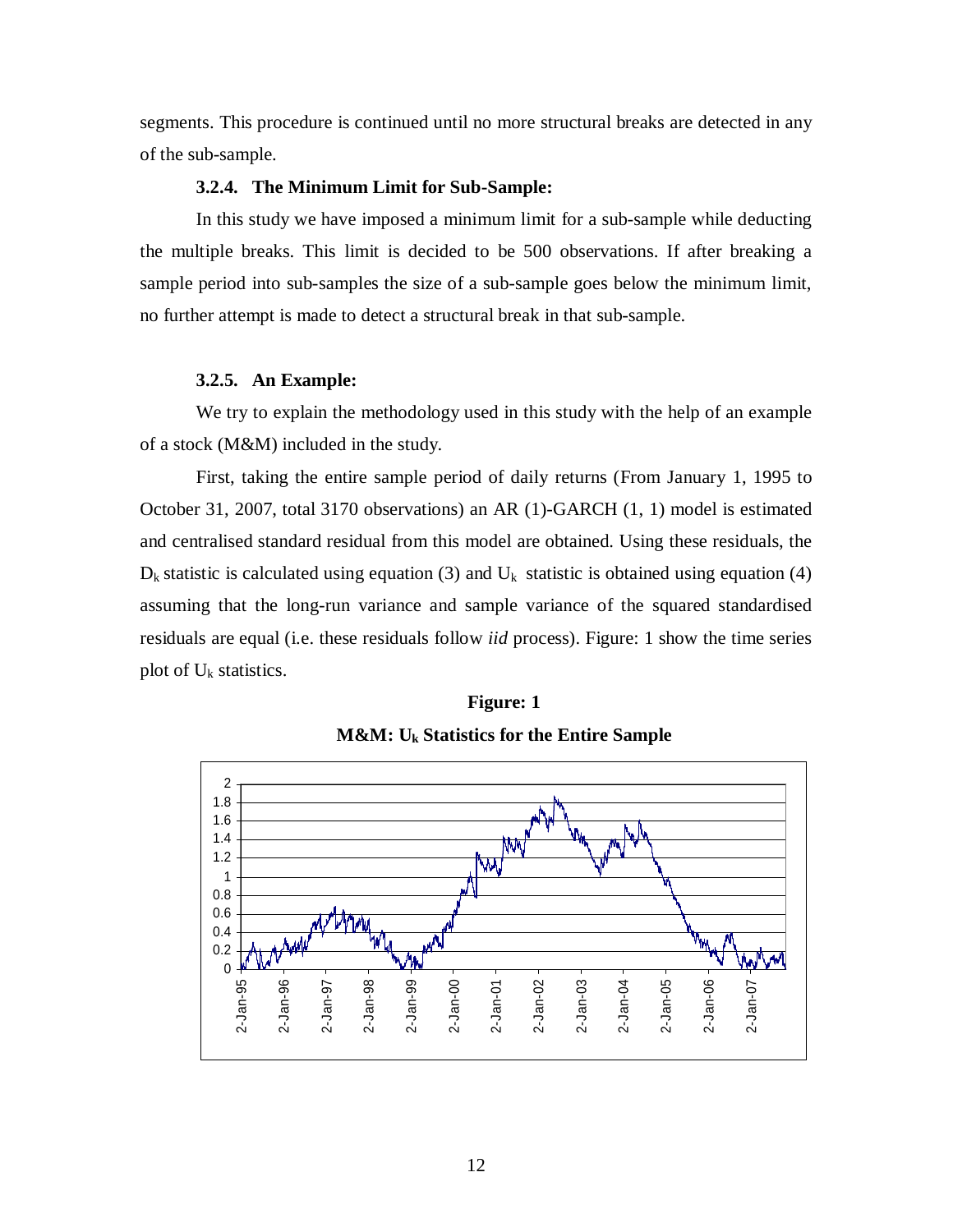The highest value of  $U_k$  statistics reaches on May 24, 2002 and this value is higher than its critical value (which 1.347 based on equation: 8). Therefore, this date has been taken as the date of first structural break for M&M. To detect further structural breaks in the volatility of M&M stock, the entire sample period is divided into two sub-samples using date of break as splitting point. - First sub-sample from January 1, 1995 to May 24, 2002 and second, from May 25, 2002 to October 31, 2007. The AR (1)-GARCH (1, 1) model is estimated afresh and then  $U_k$  statistics is estimated separately for each of the sub-samples. The results are displayed in Figure: 2 from first sub-sample and in Figure: 3 for the second sub-sample.



**Figure: 2 M&M: Uk Statistics for the period of January 1, 1995 to May 24, 2002**

**Figure: 3**

**M&M: Uk Statistics for the period of May 25, 2002 to October 31, 2007**

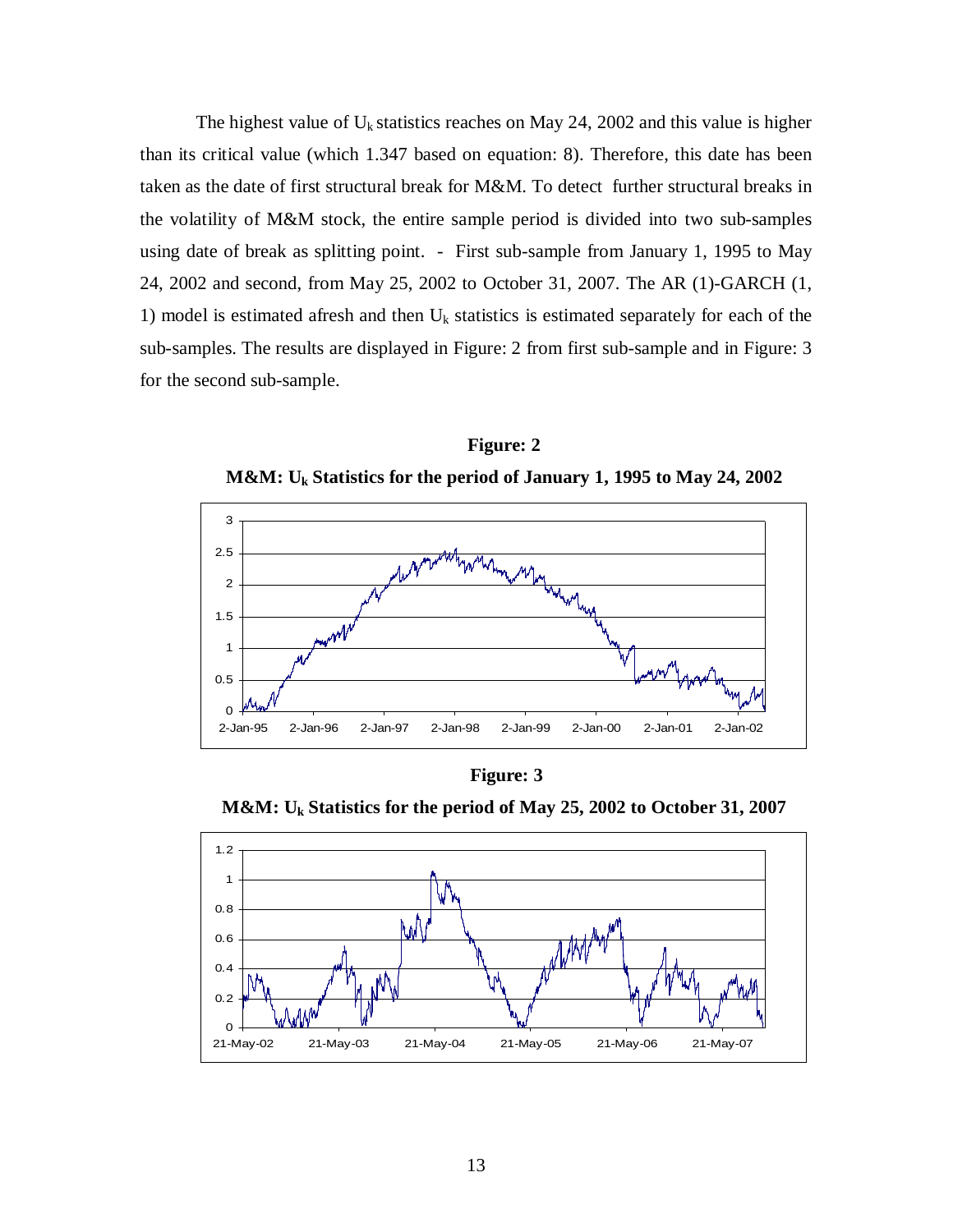No further structural break is found in second sub-sample; but in first sub-sample one more break is detected on January 14, 1998 when the  $U_k$  statistics shows the highest values for this sub-sample which is also higher than its critical value obtained using equation (8). Now we further divide the first sub-sample into two more sub-samples – third sub-sample from January 1, 1995 to January 14, 1998 and forth sub-sample from January 15, 1998 to May 24, 2002.

Now, AR (1)-GARCH (1, 1) models are estimated and  $U_k$  statistic is computed with their residuals for third and forth sub-samples respectively. This statistic does not exceed its critical values in both the sub-samples. Therefore, no further structural break is detected in volatility.

Thus, we have detected two structural breaks in the volatility dynamics of M&M – first on January 14, 1998 and second on May 24, 2002. Using these breaks we may identify three volatility periods for this company as follows:

- i. From January 1, 1995 to January 14, 1998
- ii. From January 15, 1998 to May 24, 2002
- iii. From May 25, 2002 to October 31, 2007.



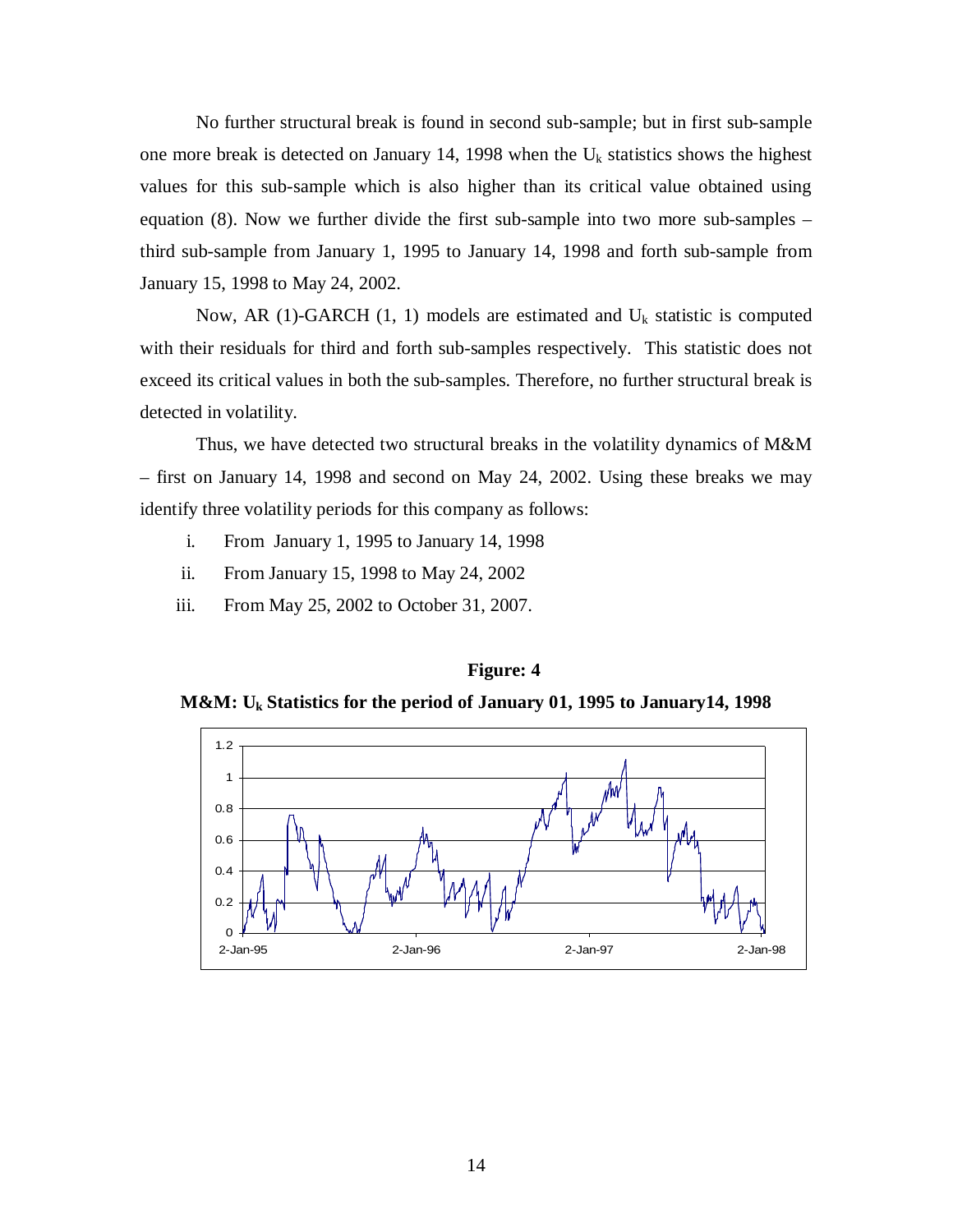





### **3.3.Estimating Volatility in Different Sub-Periods:**

After detecting the possible structural breaks, the volatility parameters are estimated for different sub-periods using the dates of possible breaks as splitting points using AR(1)  $GARCH(1,1)$  model. The volatility persistence and unconditional volatility for different sub-period are calculated with the help of these estimated parameters as follows:

| Persistence = $\alpha + \beta$                       | $\ldots \ldots \ldots (9)$ |
|------------------------------------------------------|----------------------------|
| Unconditional volatility = $\omega/(1-\alpha-\beta)$ |                            |

The results are presented in the Annexure.

#### **3.4. Associating the Volatility Breaks with Derivative Trading:**

Having estimated the date of structural breaks, we attempt to match these dates with the dates of introduction of derivative trading on respective stocks. Derivative trading on individual stocks started at NSE on July 2, 2001 with introduction of individual stock options. However, stock options could not gain popularity. Trading on stock futures stared on November 9, 2001, which soon became very popular. Therefore, for the stocks on which derivative trading was initially introduced, November 9, 2007 has been as the effective date of introduction of derivative trading. For other stock the date of inclusion in derivative trading is assumed to be the date on which the first price quotation of the derivative trading is available in the website of NSE.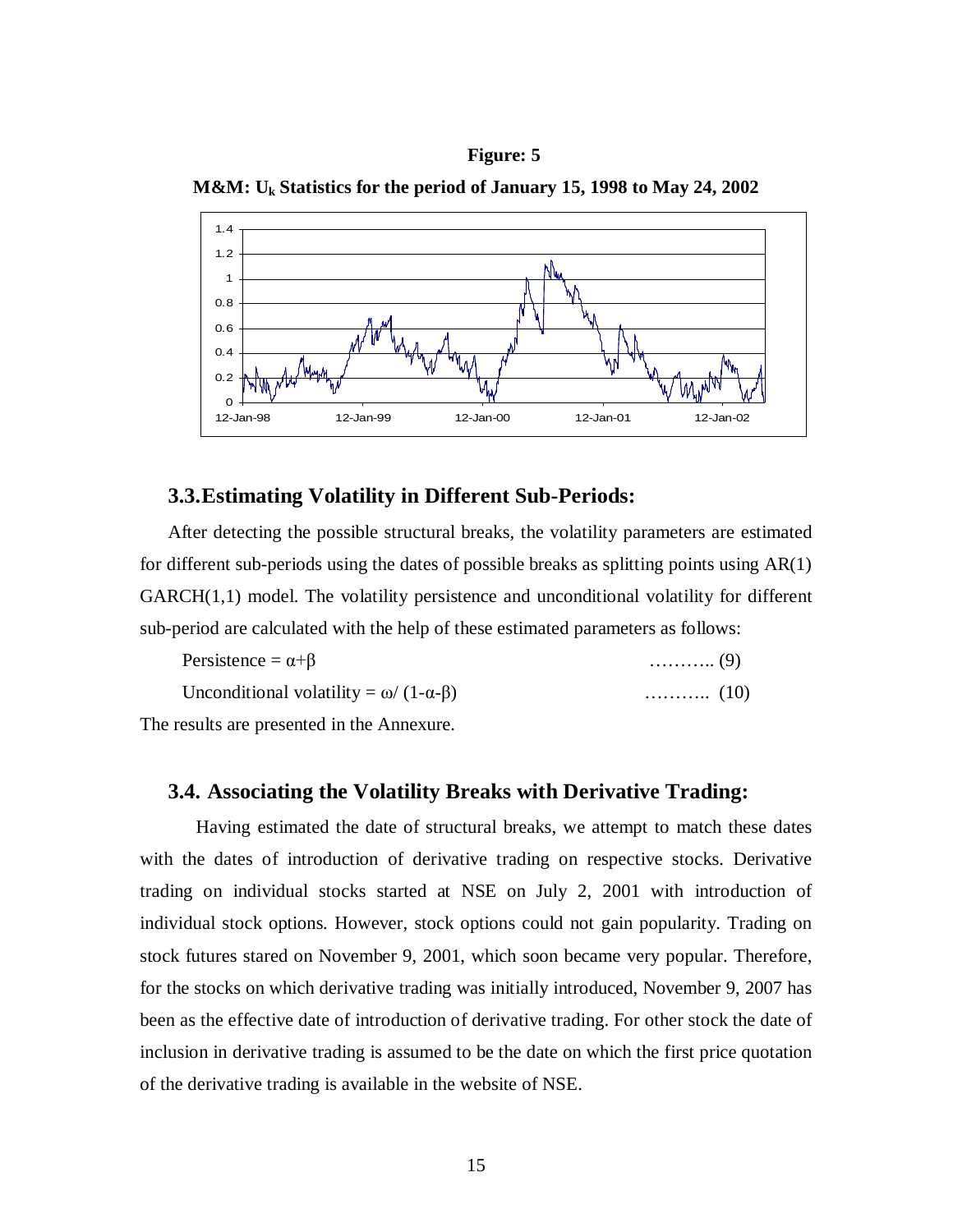The date of introduction of derivative trading is compared with the dates of structural breaks in the volatility of the underlying stock. If there is a break within the period between three months before and six month after the introduction of the derivative trading, it has been attributed as possibly caused by derivative trading. The change in volatility persistence, unconditional volatility and rate of adjustment in volatility to new information (measured by  $\alpha$ ) after this break date is observed and reported in Table: 1.

|                    | Impact on the Volatility |             |                     |               |  |  |  |
|--------------------|--------------------------|-------------|---------------------|---------------|--|--|--|
| Name of the        | structural break         |             | Direction of impact |               |  |  |  |
| Company            | caused by                | Persistence | $\alpha$            | Unconditional |  |  |  |
|                    | derivative               |             |                     | Volatility    |  |  |  |
|                    | trading                  |             |                     |               |  |  |  |
| <b>ACC</b>         | Yes                      | Increased   | Decreased           | Decreased     |  |  |  |
| Ambuja             | No                       |             |                     |               |  |  |  |
| Bajaj Auto         | Yes                      | Decreased   | Increased           | Decreased     |  |  |  |
| <b>BHEL</b>        | Yes                      | Increased   | Increased           | Decreased     |  |  |  |
| <b>BPCL</b>        | Yes                      | Decreased   | Increased           | Decreased     |  |  |  |
| Cipla              | Yes                      | Decreased   | Increased           | Decreased     |  |  |  |
| Dr. Reddy          | N <sub>o</sub>           |             |                     |               |  |  |  |
| Glaxo              | N <sub>o</sub>           |             |                     |               |  |  |  |
| Grasim             | Yes                      | Increased   | Decreased           | Increased     |  |  |  |
| <b>HPCL</b>        | N <sub>o</sub>           |             |                     |               |  |  |  |
| <b>HUL</b>         | Yes                      | Increased   | Decreased           | Decreased     |  |  |  |
| <b>ITC</b>         | Yes                      | Decreased   | Increased           | Decreased     |  |  |  |
| L&T                | Yes                      | Increased   | Decreased           | Increased     |  |  |  |
| M&M                | N <sub>o</sub>           |             |                     |               |  |  |  |
| <b>MTNL</b>        | N <sub>o</sub>           |             |                     |               |  |  |  |
| Reliance           | Yes                      | Increased   | Decreased           | Increased     |  |  |  |
| Energy             |                          |             |                     |               |  |  |  |
| <b>RIL</b>         | Yes                      | Decreased   | Increased           | Decreased     |  |  |  |
| <b>SAIL</b>        | N <sub>0</sub>           |             |                     |               |  |  |  |
| <b>SBIN</b>        | Yes                      | Decreased   | Increased           | Increased     |  |  |  |
| <b>Tata Power</b>  | Yes                      | Increased   | Increased           | Decreased     |  |  |  |
| <b>Tata Moters</b> | N <sub>0</sub>           |             |                     |               |  |  |  |
| Total              | $Yes = 13$               | Increased=7 | Increased=8         | Increased= 4  |  |  |  |
|                    | $No = 8$                 | Decreased=6 | Decreased=5         | Decreased=9   |  |  |  |

**Table: 1 Impact of Derivatives Trading on Volatility of Underlying Stock**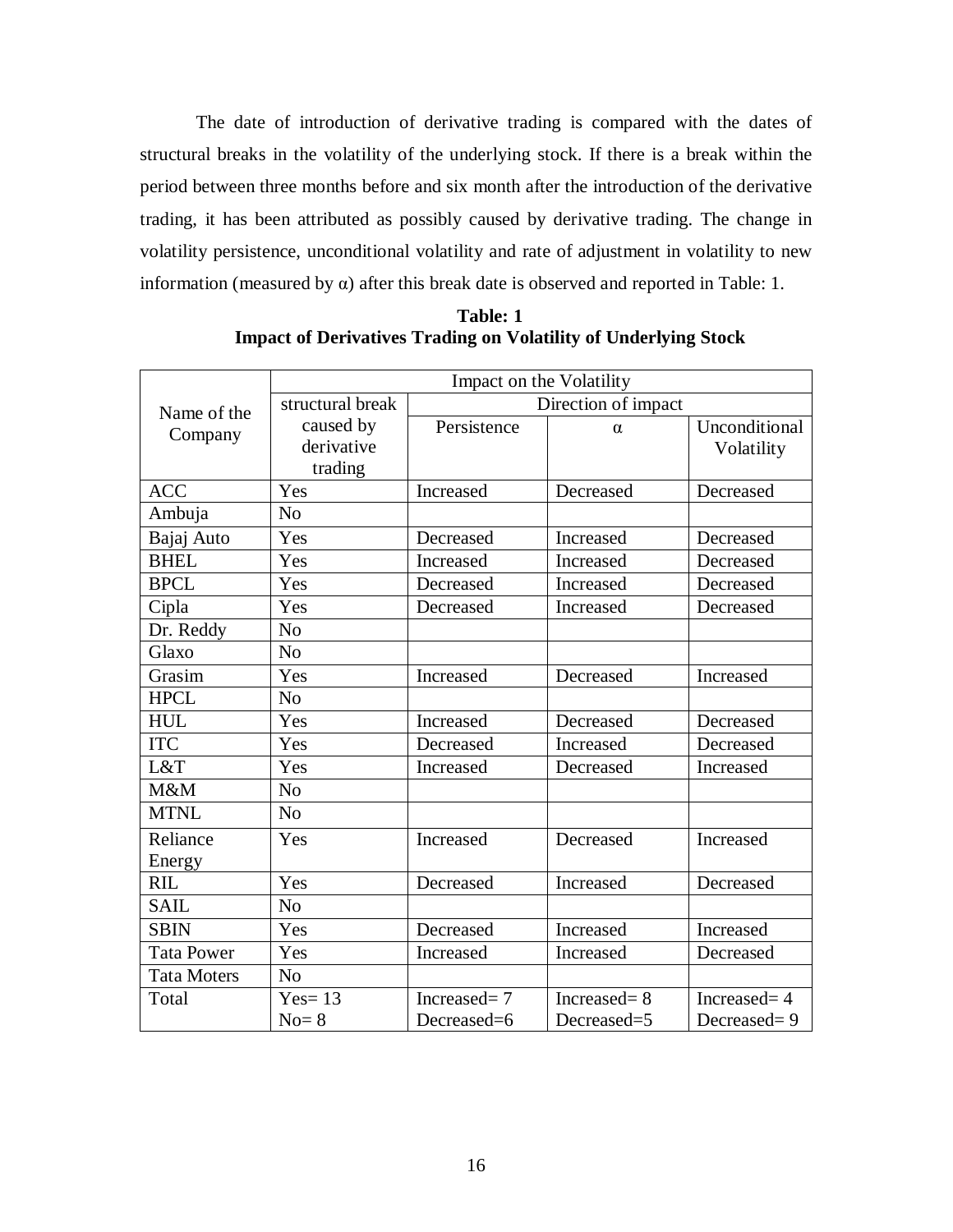#### **4. Results and Discussion:**

The stock-options on ACC stock were introduced on July 02, 2001 but the trading of stock-futures started on November 9, 2001, which has been used as the effective date of introduction of derivative trading on this stock. A volatility break on this stock is observed on March 5, 2002, which is within six months' period from the date of introduction of stock futures on ACC. Data presented in Panel: 1 of the Annexure show that during the period following this break the volatility persistence has increased, while the unconditional volatility and the rate of adjustment to news  $(\alpha)$  have decreased.

In Case of Ambuja Cement, no volatility break is detected around the date of introduction of derivative trading.

A structural break is found in volatility of Bajaj Auto on August 13, 2001, which is within the stipulated time period in proximity of the introduction of derivative trading on this stock. The results presented in Panel: 3 of the Annexure show that the rate of adjustment in volatility has increased while the volatility persistence and the measure of unconditional volatility have decreased during the period following this break. However, these changes in the volatility dynamics are not of permanent nature as another break in volatility takes place after a period of about four years and the situation inverts. The similar phenomenon is observed in other stocks also.

The trading of stock-futures started in BHEL stock on November 9, 2001 and we detect a structural break in volatility of returns on this stock on March 07, 2002. The result shows that the unconditional volatility has decreased but its persistence as well as the rate of adjustment towards new information has increased after this structural break.

In BPCL a structural break in volatility is observed on the April 19, 2001. During the period subsequent to this break the volatility persistence and unconditional volatility come down but the rate of adjustment increases (Panel: 5). Similar results are obtained for Cipla (Panel: 6). However, no structural break is fond in proximity of the introduction of derivatives trading on Dr. Reddy's Lab (Pane: 7), Glexo (Panel: 8) and HPCL (Panel: 10).

Panel: 9 presents the results of the analysis of volatility breaks in Grasim. The trading of futures started on this stock on November 9, 2001 and a structural break is detected in volatility of the stock price on December 31, 2001. The results show that the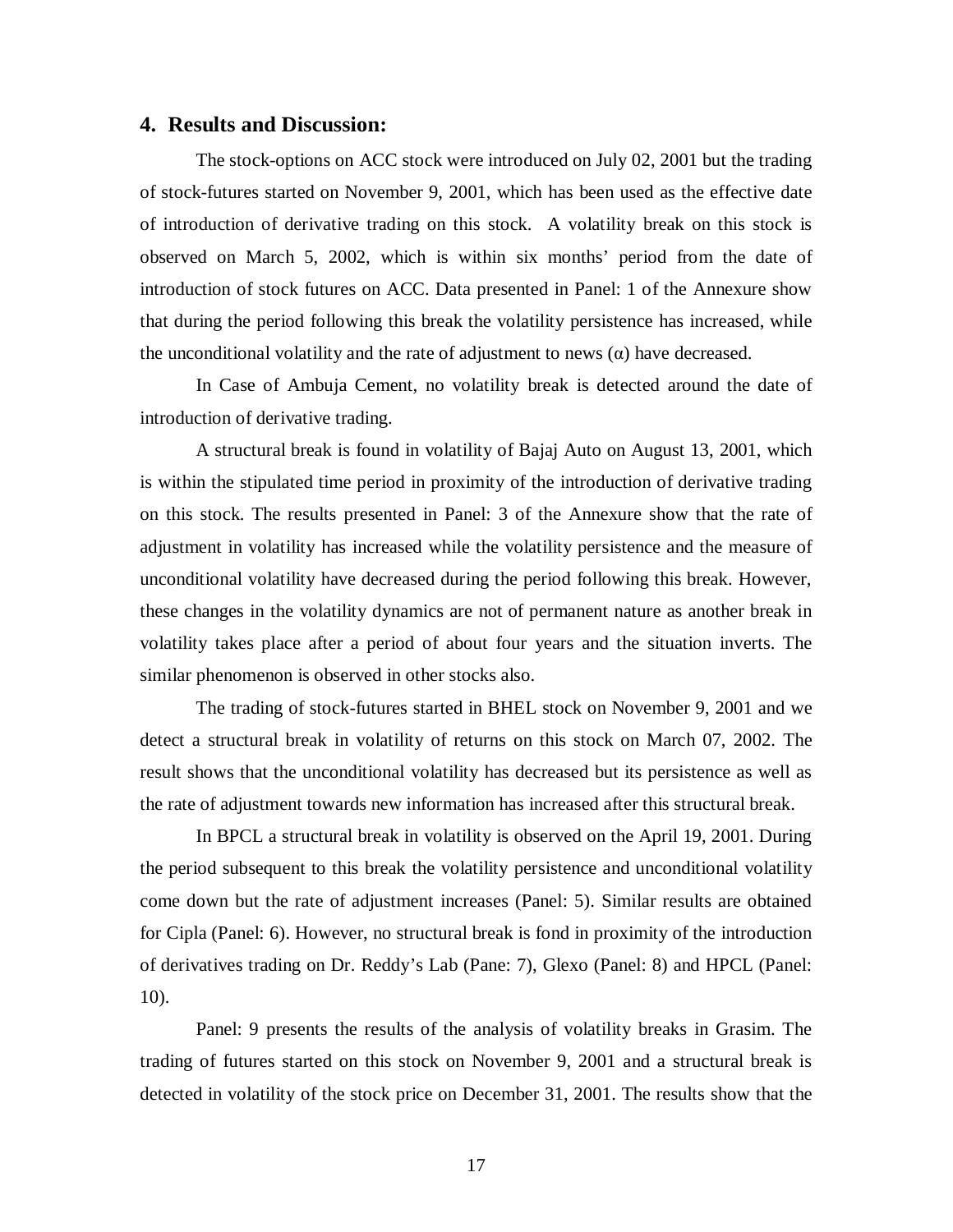rate of adjustment towards new information has decreased and unconditional volatility and the total persistence have increased after the introduction of derivative trading. These results are just opposite of the observations that we had made in case of BPCL and Bajaj Auto.

In case of HUL (previously, HLL), we observe that a structural break in volatility takes place on October, 2001 (Panel: 11). During the period subsequent to this break the persistence of the volatility increases; while, the adjustment coefficient and unconditional volatility decrease. On the other hand we observe just opposite impact of derivative trading on the volatility of L&T stock (Panel: 12), where the persistence of the volatility decreases; while, the adjustment coefficient and unconditional volatility increases during the period subsequent to the introduction of derivative trading.

 The results of analysis of the volatility breaks in ITC stock are also similar to the results of BPCL and Bajaj Auto. We observe an increased value of adjustment coefficient,  $\alpha$ , and reduction in the volatility persistence and the unconditional volatility of this stock for the period subsequent to introduction of derivative trading (Panel: 12). On the other hand, the stocks of L&T and Reliance Energy show just opposite results (Panel: 13 and 16). The stocks of M&M (Panel: 14) and SAIL (Panel: 18) do not show any structural break in proximity of the date of introduction of derivative trading. The stocks of MTNL (Panel: 15) and Tata Motors (Table: 20) do not show any structural break in volatility at all during the period covered in this study. Stock of RIL, alike to ITC, shows a decreased level of volatility persistence and unconditional volatility but an increased level of adjustment coefficient after the introduction of derivative trading (Panel: 17). In case of State Bank of India (SBI) the adjustment coefficient of the volatility and unconditional volatility increase and persistence of volatility decreases after the introduction of the derivative trading (Panel: 19); while in case of Tata Power (Panel: 21) the unconditional volatility decreases and the volatility persistence as well as the speed of adjustment of volatility to new information increases.

The results obtained in this study show a mixed picture. Out of the 21 stocks, in eight stocks no structural break was found within the stipulated time period. Out of remaining thirteen stocks, which show structural break during the period in proximity of introduction of derivative trading, the unconditional volatility has decreased in nine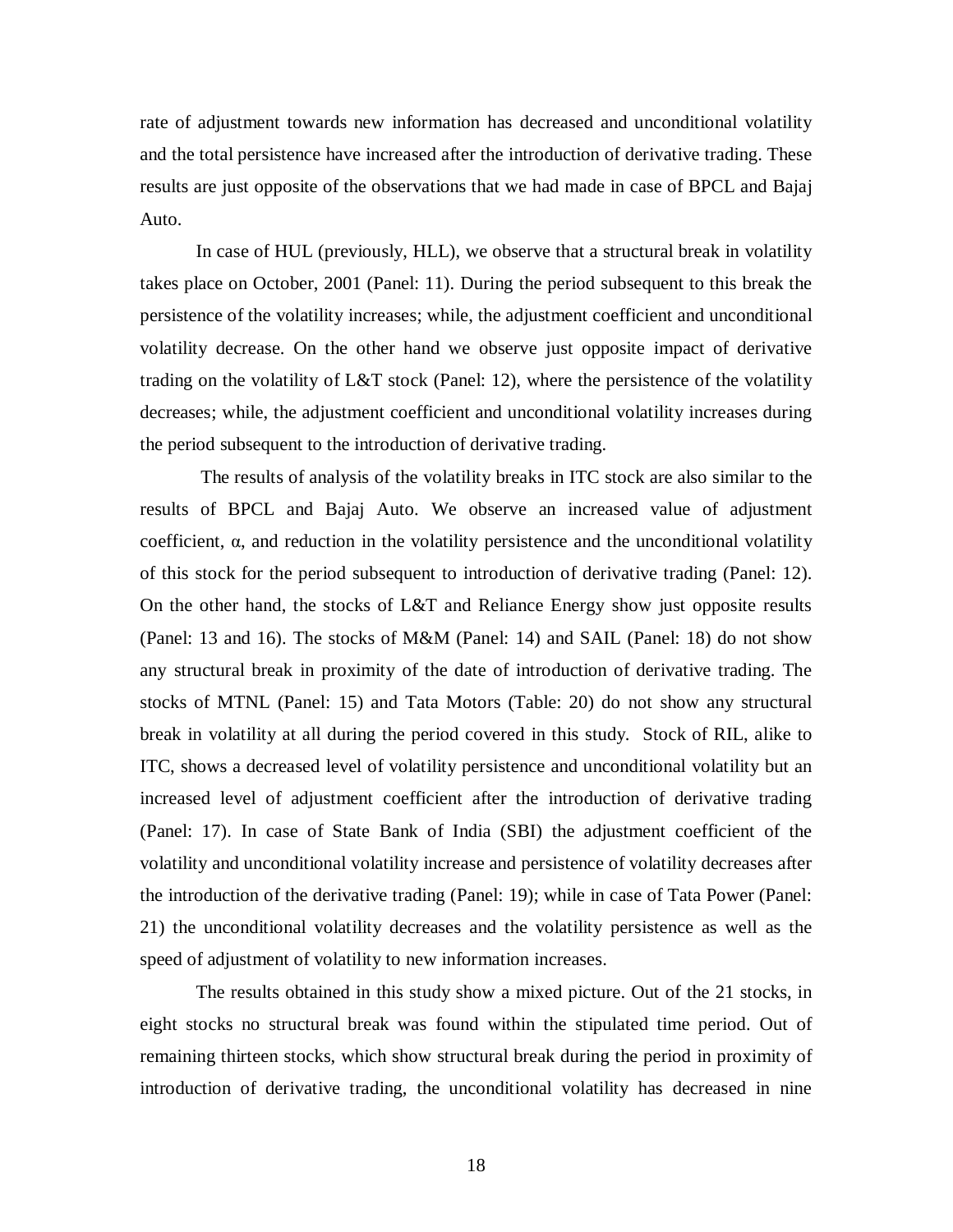stocks while in four stocks it has increased. The volatility persistence has increased in seven stocks and decreased in six stocks. The rate of adjustment of volatility to new information has increased in eight stocks, while it has decreased in five stocks. Therefore, no generalisation can be made about the impact of derivative trading on volatility.

## **5. Conclusion:**

In this paper we have made an attempt to identify the structural breaks in the volatility dynamics of twenty-one stocks using the cumulative-sum-of-squares (CUSUM) procedure. These dates are compared with the date of introduction of derivative trading in respective stocks to examine if any structural break is induced by the derivative trading. If a break is observed in proximity of introduction of derivative trading, the nature of changes in volatility persistence, rate of adjustment in volatility to news and unconditional volatility have been analysed. We do not observe any consistent pattern in the reaction of volatility dynamics towards introduction of derivative trading. Therefore, it can be concluded on the basis of the results of this study that the introduction of derivative trading has no definite implication for the volatility of underlying stocks.

#### **Reference:**

- Afsal E. M. and Mallikarjunappa, T. (2007), "Impact of Stock Futures on the Stock Market Volatility", *The ICFAI Journal of Applied Finance,* Vol. 13 No.9, pp.54-75.
- Aggarwal, R.; Inclan, C., and Leal, R. (1999), "Volatility in Emerging Stock Markets", *Journal of Financial and Quantitative Analysis*, Vol.34, No.1, pp. 33-55.
- Aitken, M; Frino, A. and Jarnecic, E. (1994), "Option Listings and the Behaviour of Underlying Securities: Australian Evidence", *Securities Industry Research Centre of Asia-Pacific (SIRCA) Working Paper,* Vol. 3, pp. 72-76.
- Alexakis, P. (2007), "On the Effect of Index Futures Trading on Stock Market Volatility", *International Research Journal of Finance and Economics*, Vol. 11, 7- 20.
- Andreou, E. and Ghysels, E. (2002), "Detecting Multiple Breaks in Financial Market Volatility Dynamics", *Journal of Applied Econometrics*, Vol.17, No.5, pp. 579-600.
- Antoniou, A. and Holmes, P. (1995), "Futures Trading, Information and Spot Price Volatility: Evidence for the FTSE-100 Stock Index Futures Contract using GARCH", *Journal of Banking and Finance*, Vol. 19(2), pp. 117-129.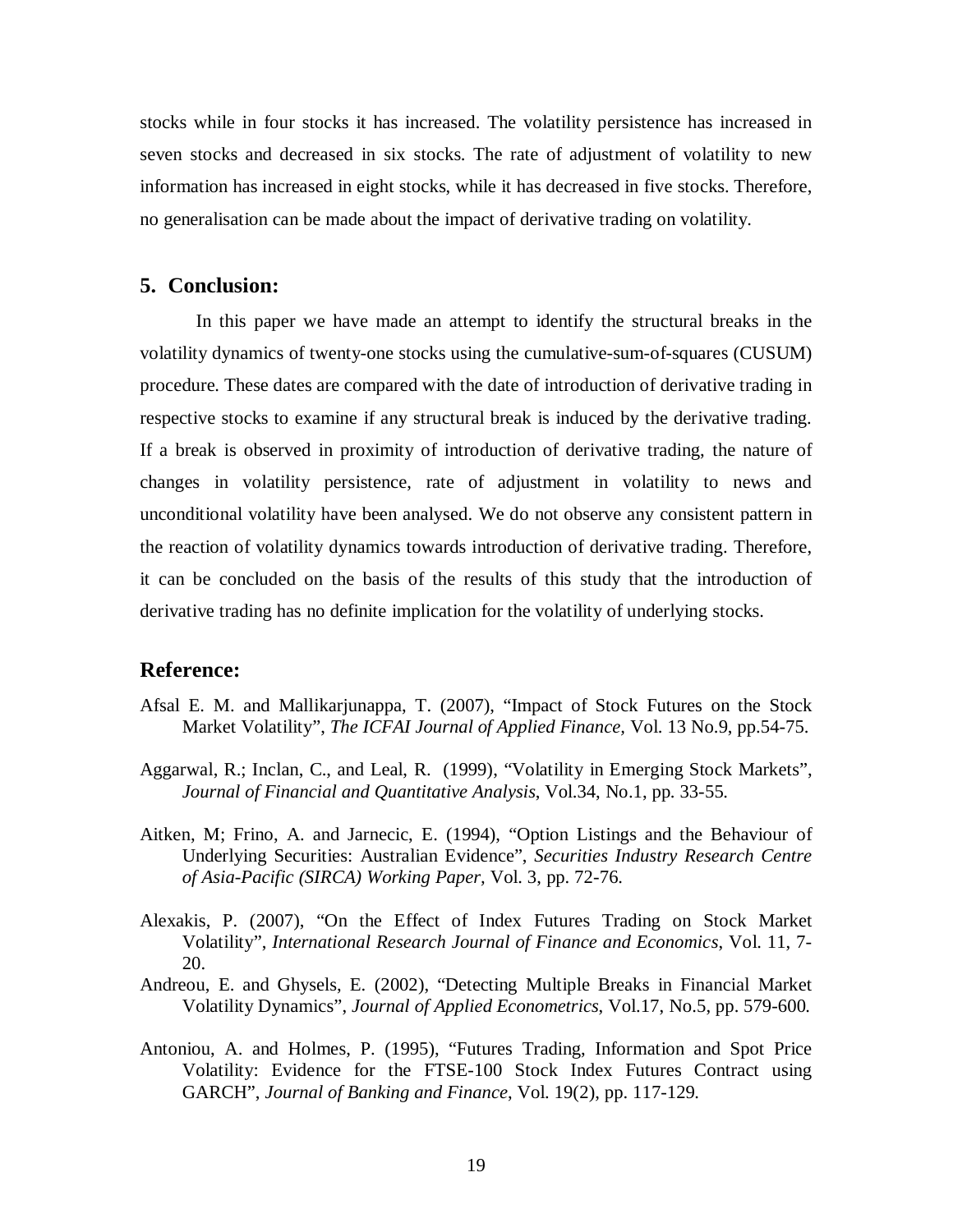- Bacmann, J. and M. Dubois (2002), "Volatility in Emerging Stock Markets Revisited." http://www.ssrn.com/abstract=313932.
- Baillie, R. T.; Bollerslev, T. and Mikkelsen, H. O. (1996), "Fractionally Integrated Generalised Autoregressive Conditional Heteroskedasticity", *Journal of Econometrics*, Vol.74, No.1, pp 3-30.
- Bandivadekar, S. and Ghosh, S. (2003), "Derivatives and Volatility in Indian Stock Markets", *Reserve Bank of India Occasional Papers,* Vol. 24(3), pp. 187-201.
- Basal, V. K.; Pruitt, S. W. and Wei, K. C. J. (1989), "An Empirical Re-examination of the Impact of COBE Option Initiation on the Volatility and Trading Volume of Underlying Equities: 1973-1986", *Financial Review*, Vol. 24, pp. 19-29.
- Bauer, L. (2006), "Regime Dependent Conditional Volatility in the US Equity Market", *http://papers.ssrn.com/sol3/papers.cfm?abstract\_id=927044.*
- Bessembinder H. and Seguin, P. J. (1992), Futures Trading Activity and Stock Price Volatility, *Journal of Finance,* Vol. 47, pp. 2015-2034.
- Bollen, N. P.B. (1998), "A Note of the Impact of Options on Stock Return Volatility", *Journal of Banking and Finance*, Vol. 22, pp. 1181-1191.
- Bollerslev, T.; and Engle, R. F. (1986), "Modelling the Persistence of Conditional Variance", *Econometric Review*, Vol.5, No.1, pp 1-50.
- Bollerslev, T.; Chou, R. Y. and Kroner, K. F. (1992), "ARCH Modelling in Finance: A Review of Theory and Empirical Evidence", *Journal of Econometrics,* Vol.52, No.  $(1, 2)$ , pp 5-59.
- Brown, R. L., Durbin, J., and Evans, J. M. (1975), "Techniques for Testing the Constancy of Regression Relationships over Time", *Journal of the Royal Statistical Society*, Ser. B, Vol.37, pp 149-163.
- Chou, R.Y. (1988), "Volatility Persistence and Stock Valuations: Some Empirical Evidence using GARCH", *Journal of Applied Econometrics,* Vol.3, No.4, pp 279- 294.
- Conrad, J. (1989), "The Price Effect of Option Introduction", *Journal of Finance*, Vo. 44, pp. 487-498.
- Cox, C. C. (1976), "Futures Trading and Market Information", *Journal of Political Economy,* Vol. 84, pp. 1215-37.
- Danthine, J. (1978), "Information, Futures Prices and Stabilizing Speculation", *Journal of Economic Theory*, Vol. 17, pp. 79-98.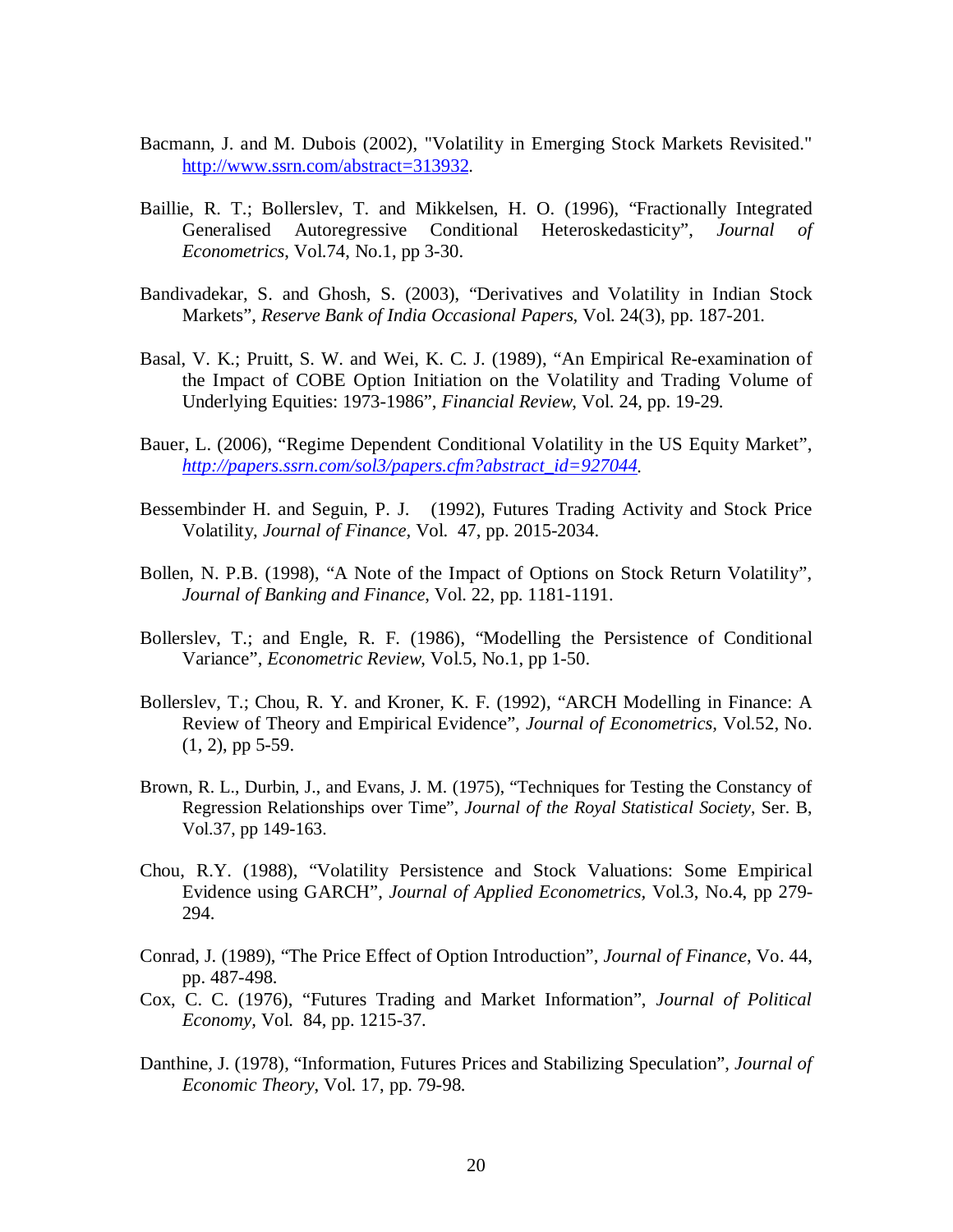- Darrat, A.F., and Rahman, S. (1995), "Has Futures Trading Activity Caused Stock Price Volatility?" *Journal of Futures Markets*, Vol. 15, pp. 537 – 557.
- den Haan, W. J. and Levin, A. (1997), "A Practitioner's Guide to Robust Covariance Matrices Estimation", in *Handbook of Statistics, Vol. 15*, Rao, C. R. and Maddala, G. S. (eds.), 291-341.
- Diebold, F. X. (1986), "Modelling the Persistence of Conditional Variances: A Comment", *Economic Review,* Vol.5, No.1, pp 51-56.
- Diedold, F. X. and Inoue, A. (2001), "Long Memory and Structural Change", *Journal of Econometrics*, Vol. 105, pp. 131-159.
- Dueker, M. J. (1997), "Market Switching in GARCH Process and Mean Reverting Stock Market Volatility", *Journal of Business and Economic Statistics*, Vol.15, No.1, pp26-34.
- Edwards, Franklin R., (1988), "Does Futures Trading Increase Stock Market Volatility?" *Financial Analyst Journal*, Vol. 44, pp. 63-69.
- Engle, R. (1982), "Autoregressive Conditional Heteroskedasticity with Estimates of the Variance of UK Inflation", *Econometrica,* Vol.50, No.4, pp 987-1008.
- Engle R. and Lee, G. J. (1999) "A Permanent and Transitory Component Model of Stock Return Volatility", in R. Engle and H. White (eds.), *Cointegration, Causality, and Forecasting: A Festschrift in Honour of Clive W.J. Granger*, Oxford University Press, pp 475-497.
- French, K. R; Schwert, G. W. and Stambaugh, R. F. (1987), "Expected Stock Returns and Volatility", *Journal of Financial Economics,* Vol.19, pp 3-30.
- Freund, S. P.; McCann, D. and Webb, G. P. (1994), "A Regression Analysis of the Effect of Option Introduction on Stock Variance", *Journal of Derivatives,* Vol. 6, pp. 25- 38.
- Granger, C.W.J. and Hyung, N. (1999), "Occasional Structural Breaks and Long Memory", Discussion Paper 99-14, Department of Economics, University of California, San Diego.
- Gray, S. F. (1996), "Modelling the Conditional Distribution of Interest Rates as Regime Switching Process", *Journal of Financial Economics*, Vol.42, No.1, pp 27-62.
- Gupta O.P., (2002), "Effects of Introduction of Index Futures on Stock Market Volatility: The Indian Evidence", paper presented at Sixth Capital Market Conference, UTI Capital Market, Mumbai.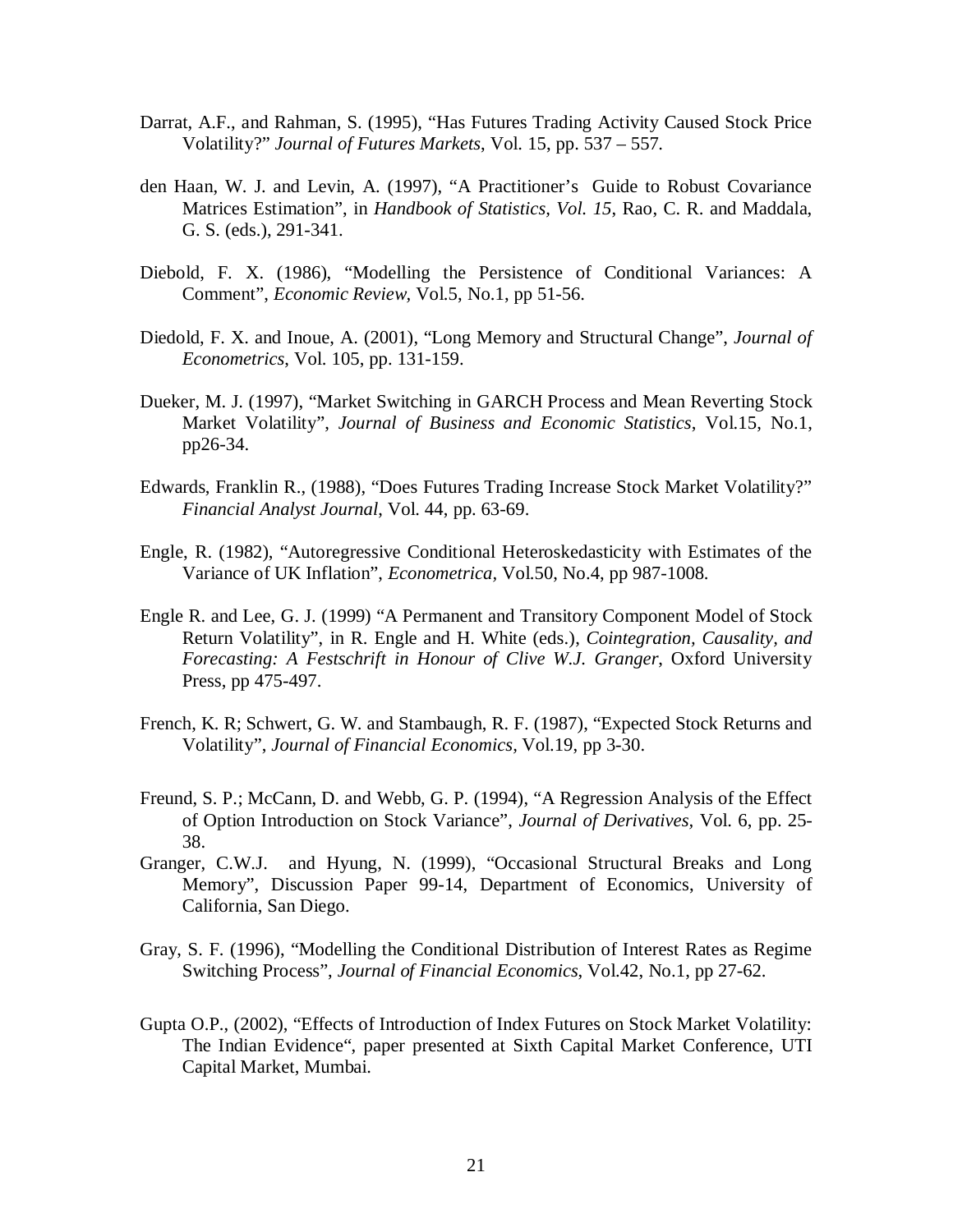- Gulen, H. and Mayhew, S. (2000), "Stock Index Futures Trading and Volatility in International Equity Market", *Journal of Futures Markets*, Vol. 20, pp. 661-685.
- Hamilton, J. D. (1988), "Rational Expectations Econometric Analysis of Changes in Regime: An Investigation of the Term Structure of Interest Rates", *Journal of Economic Dynamics and Control*, Vol.12 No. (2-3), pp 385-423.
- Hamiltom, J. D. and Susmel, R. (1994), "Autoregressive Conditional Heteroskedasticity and Changes in Regime", *Journal of Econometrics,* Vol.64, No.12, pp 307-333.
- Harries, L.H. (1989), "The October 1987 S&P 500 Stock-Futures Basis", *Journal of Finance*, Vol. 1 (1), pp. 77-99.
- Hass, M.; Mittnik, S. and Paolella, M. (2004), "A New Approach to Markov Switching GARCH Model", *Journal of Financial Econometrics*, Vol.2, No.4, pp 493-530.
- Herbst, A. F. and Maberly, E. D. (1992), "The Information Role of End of the Day Returns in Stock Index Futures", *Journal of Futures Markets*, Vol. 12, pp. 595-601.
- Inclan, C. and Tiao, G. C. (1994), "Use of Cumulative-sum-of-squares for Retrospective Detection of Changes of Variance", *Journal of American Statistical Association,* Vol.89, No.427, pp 913-923.
- Jagadeesh, N. and Subrahmanyam, A. (1993), "Liquidity effect of the Introduction of S&P 500 Index Futures Contracts on the Underlying Stocks", *Journal of Business*, Vol. 66, pp. 171-187.
- Kamara, A., Millar, T. and Siegel, A. (1992), "The Effect of Futures Trading on the Stability of the S&P 500 Returns", *Journal of Futures Markets*, Vol. 12, pp.645- 658.
- Kim, S.; Cho, S. and Lee, S. (2000), "On the CUSUM Test for Parameter Changes in GARCH (1, 1) Model", *Communications in Statistics: Theory and Methods*, Vol.29, No.2, pp 445-462.
- Kokoszka, P. and Leipus, R. (2000), "Change-Point Estimation in ARCH Model", *Bernoulli*, Vol.6, No.3, pp 513-539.
- Kumar, A.; Sarin, A. and Shastri, K. (1995), "The Impact of Listing of Index Options on the Underlying Stocks", *Pacific-Basin Finance Journal*, Vol.3, pp. 303-317.
- Lamoureux, C.G. and Lastrapes, W. D. (1990), "Persistence in Variance, Structural Change and the GARCH Model", *Journal of Business and Economic Statistics,* Vol.8, No.2, pp 225-234.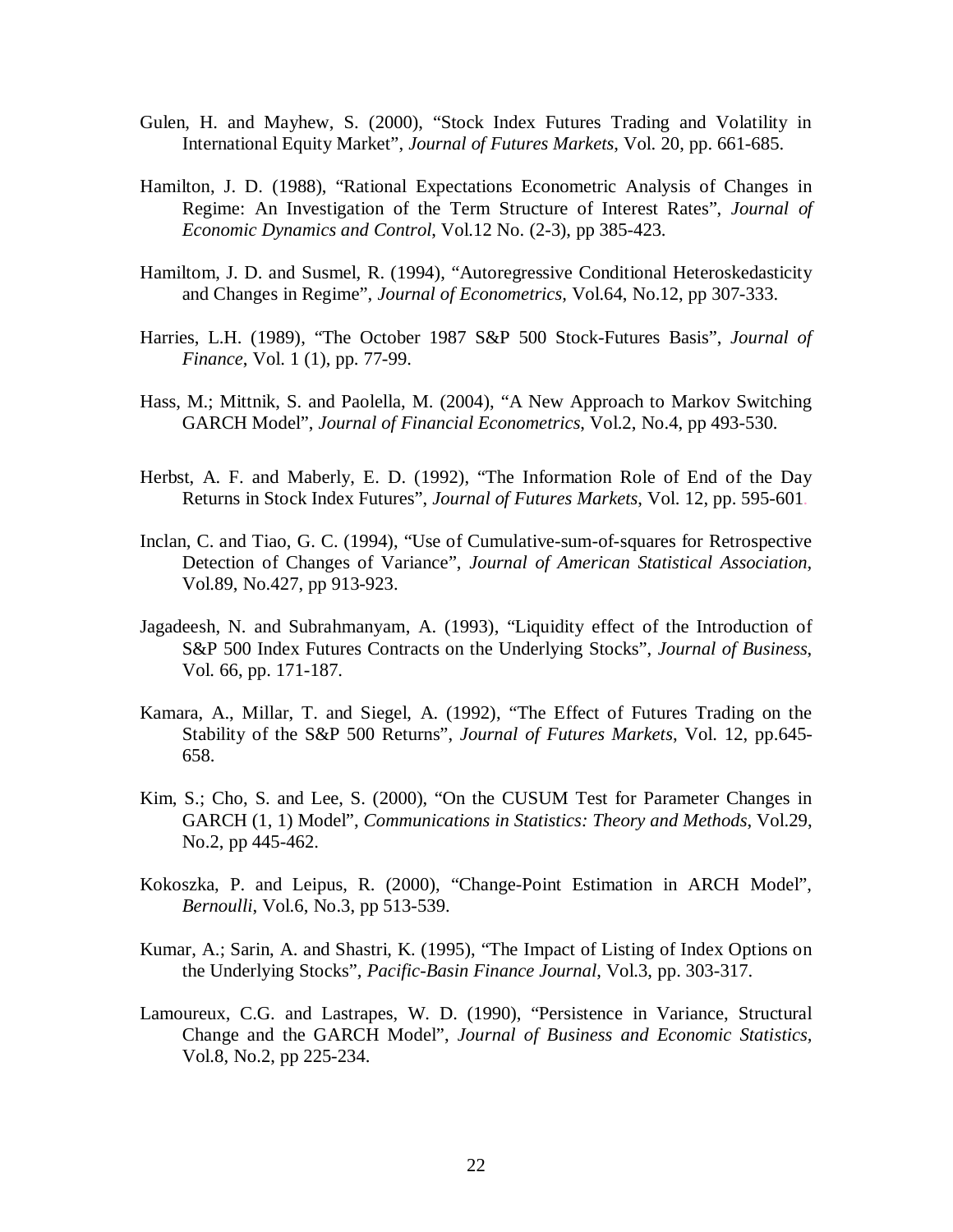- Lamoureux, C.G. and Pannikath, S.K. (1994), "Variations in Stock Returns: Asymmetries and Other Patterns", Working Paper, John M Olin School of Business, St. Louis MO.
- Lee, S. and Park, S. (2001), "The CUSUM of Squares Test for Scale Changes in Infinite Order Moving Average Process", *Scandinavian Journal of Statistics*, Vol.28, No.4, pp 625-644.
- Lee, S.; Tokutsu, Y. and Meakawa, K. (), "The Residual Cusum Test for the Consistency of Parameters in GARCH (1, 1) Models", Hiroshima University Working Paper.
- Ma, C. K. and Rao, R. P. (1988), "Information Asymmetry and Option Trading", *Financial Review*, Vol. 23, pp. 39-51.
- Mikosch, T. and Starica, C. (2000), "Change in Structure of Financial Time Series, Long Range Dependence and GARCH Model", Central for Analytical Finance Working Paper, University of Aarhus, *http://cls.dk/caf/wp/wp-58.pdf*.
- Narasimhan, J. and Subrahmanyam, A. (1993), "Liquidity Effects of the Introduction of the S&P 500 Index Futures and Contracts on the Underlying Stocks", *Journal of Business*, Vol. 66, pp. 171-187.
- Nath, Golaka C. (2003), "Behaviour of Stock Market Volatility After Derivatives", *NSENEWS, National Stock Exchange of India*, November Issue.
- Peat, P. and McCorry, M. (1997), "Individual Share Futures Contract: The Economic Impact of Their Introduction on Underlying Equity Market", University of Technology Sydney, School of Finance and Economics, Working Paper No. 74, http://www.buiness.uts.edu.au./finance/.
- Perron, P. (1990), "Testing For Unit Root in a Time Series With a Changing Mean", *Journal of Business and Economic Statistics*, 8: pp 153-162.
- Poorter M. and Dijk, D. (2004), "Testing for Changes in Volatility in Heteroskedasticity Time Series- A Further Examination", Economic Institute Report EI 2004-38, Erasmus University Rotterdam.
- Raju, M. T. and Karande, K. (2003), "Price Discovery and Volatility on NSE Futures Market", *SEBI Bulletin*, Vol. 1(3), pp. 5-15.
- Robinson, G. (1993), "The Efeect of Futures Trading on Cash Market Volatility", Bank of England Working Paper No. 19, www.ssrn.com./Abstract id=114759.
- Ross, S. A. (1989), "Information and Volatility: The No-Arbitrage Martingale Approach to Timing and Resolution Irrelevancy', *Journal of Finance*, Vol. 44, pp. 1-17.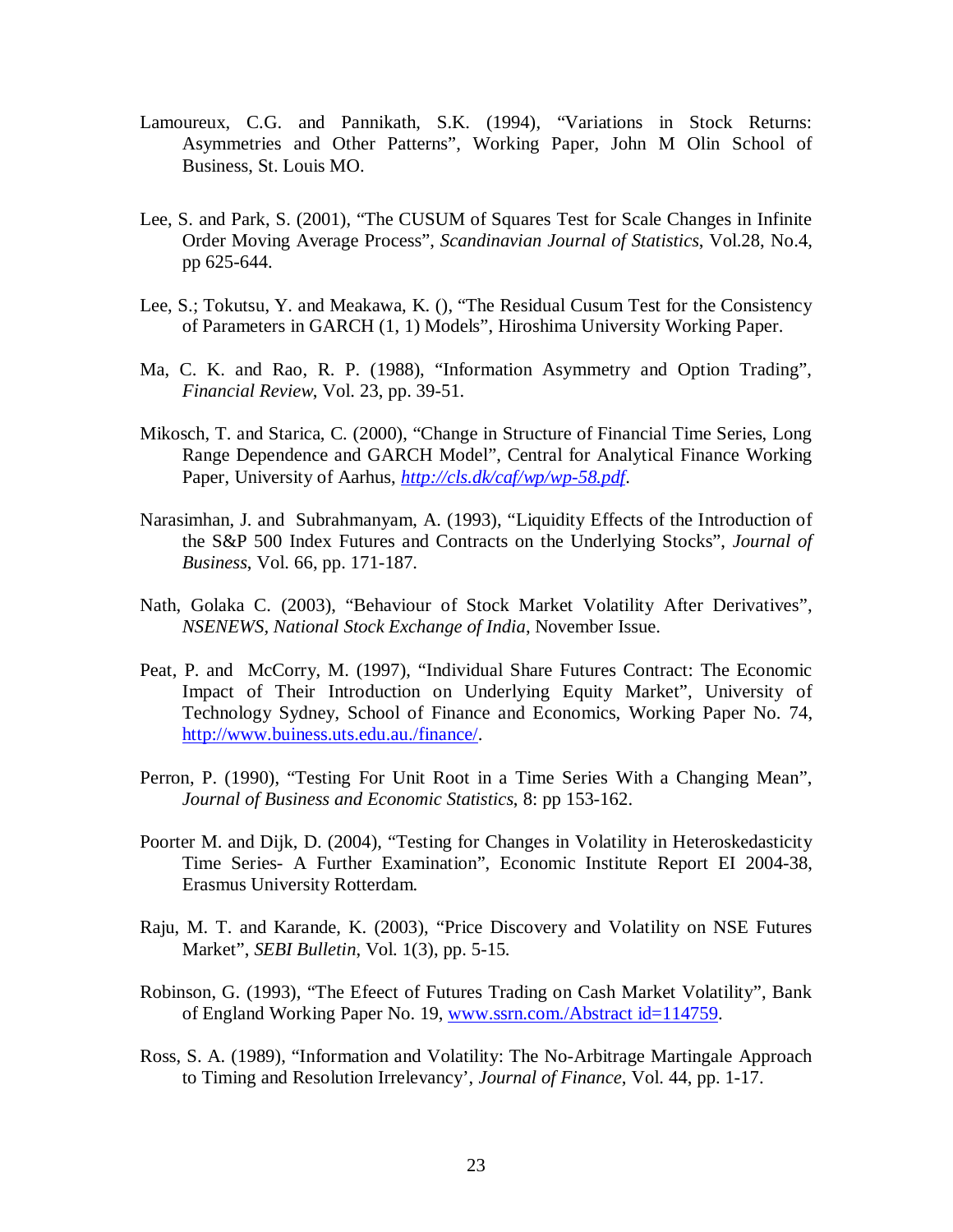- Saktival, P. (2007), "The Effect of Futures Trading on the Underlying Volatility: Evidence from the Indian Stock Market", Paper presented at Fourth National Conference on Finance & Economics, ICFAI Business School, Bangalore, December 14-15.
- Samanta, P. and Samanta, P. K. (2006), "Impact of Index Futures on the Underlying Spot Market Volatility", *ICFAI Journal of Applied Finance*, Vol. 13, No. 10, pp. 52-65.
- Sanso, A.; Arago, V. and Carrion, J. L. (2004) 'Testing for Changes in the Unconditional Variance of Financial Time Series,' University of Barcelona Working Paper.
- Schwert, G.W. and Seguin, P. J. (1990), "Heteroskedasticity in Stock Returns", *Journal of Finance,* Vol.45, No.4, pp 1129-1155.
- Shenbagaraman, P. (2003), "Do Futures and Options Trading Increase Stock Market Volatility", NSE Research Initiative paper No. 20, http://www.nseindia.com/content/reserch/paper60.pdf.
- Spyrou, S. I. (2005), "Index Futures Trading and Spot Price Volatility", *Journal of Emerging market Finance*, Vol. 4, 151-167.
- Stein J. C. (1987), "Information Externalities and Welfare Reducing Speculation", *Journal of Political Economy,* Vol. 95, pp. 1123-1145.
- Thenmozhi, M. (2002), "Futures Trading Information and Spot Price Volatility of NSE 50 Index Futures Contract", NSE Research Initiative Paper No. 18, http://www.nseindia.com/content/reserch/paper59.pdf.
- Thenmozhi, M. and Sony, T. M. (2002), "Impact of Index Derivatives on S&P CNX Nifty Volatility: Information Efficiency and Expirations Effects", *ICFAI Journal of Applied Finance*, Vol. 10, pp. 36-55.
- Vipul (2006), the Impact of the Introduction of the Derivatives on Underline Volatility: Evidence from India, *Applied Financial Economics*, Vol. 16, pp.687-694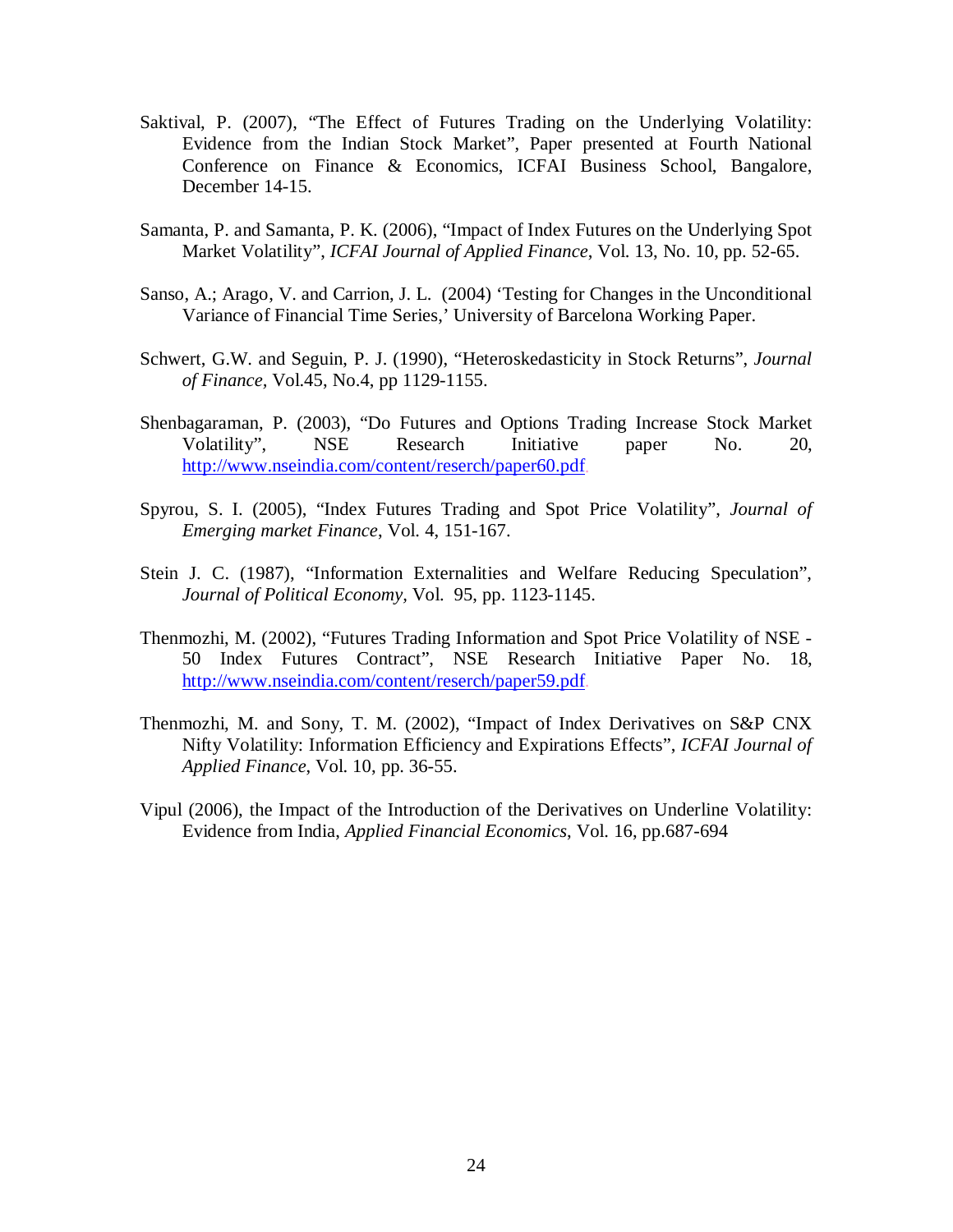# **Annexure**

| Date of inclusion in Nifty : before 2002                |          |          |        |                    |                       |  |  |
|---------------------------------------------------------|----------|----------|--------|--------------------|-----------------------|--|--|
| Date of commencement of derivative trading : 02-07-2001 |          |          |        |                    |                       |  |  |
|                                                         |          |          |        | <b>Total</b>       | <b>Unconditional</b>  |  |  |
| Period                                                  | $\omega$ | $\alpha$ | β      | <b>Persistence</b> | <b>Volatility:</b>    |  |  |
|                                                         |          |          |        | $(\alpha + \beta)$ | ω/ $(1-\alpha-\beta)$ |  |  |
| 02-01-1995 to 17-10-1996                                | 2.6722   | 0.0798   | 0.7895 | 0.8692             | 20.4342               |  |  |
| 18-10-1996 to 05-03-2002                                | 5.1401   | 0.1271   | 0.7897 | 0.9168             | 61.8024               |  |  |
| 06-03-2002 to 18-05-2004                                | 2.1123   | 0.0779   | 0.8602 | 0.9381             | 34.1131               |  |  |
| 19-05-2004 to 27-02-2006                                | 0.8276   | 0.0801   | 0.8768 | 0.9569             | 19.2074               |  |  |
| 28-02-2006 to 31-10-2007                                | 3.0037   | 0.2937   | 0.5482 | 0.8419             | 18.9966               |  |  |

## **1. Volatility Breaks in ACC**

## **2. Volatility Breaks in Ambuja Cement**

| Date of inclusion in Nifty : before 2002                |          |          |        |                                                          |                                                                         |  |  |
|---------------------------------------------------------|----------|----------|--------|----------------------------------------------------------|-------------------------------------------------------------------------|--|--|
| Date of commencement of derivative trading : 20-04-2005 |          |          |        |                                                          |                                                                         |  |  |
| <b>Period</b>                                           | $\omega$ | $\alpha$ |        | <b>Total</b><br><b>Persistence</b><br>$(\alpha + \beta)$ | <b>Unconditional</b><br><b>Volatility:</b><br>$\omega/(1-\alpha-\beta)$ |  |  |
| 02-01-1995 to 08-01-1998                                | 1.3858   | 0.1022   | 0.8510 | 0.9621                                                   | 36.5634                                                                 |  |  |
| 09-01-1998 to 07-05-2001                                | 6.4163   | 0.1493   | 0.6133 | 0.7626                                                   | 27.0273                                                                 |  |  |
| 08-05-2001 to 31-10-2007                                | 1.4357   | 0.0964   | 0.8558 | 0.9522                                                   | 30.0299                                                                 |  |  |

# **3. Volatility Breaks in Bajaj Auto**

| Date of inclusion in Nifty : before 2002                |          |          |        |                                                          |                                                         |  |  |
|---------------------------------------------------------|----------|----------|--------|----------------------------------------------------------|---------------------------------------------------------|--|--|
| Date of commencement of derivative trading : 02-07-2001 |          |          |        |                                                          |                                                         |  |  |
| Period                                                  | $\omega$ | $\alpha$ | β      | <b>Total</b><br><b>Persistence</b><br>$(\alpha + \beta)$ | <b>Unconditional</b><br><b>Volatility:</b><br>ω/(1-α-β) |  |  |
| 02-01-1995 to 01-10-1996                                | 0.7331   | 0.1097   | 0.8375 | 0.9472                                                   | 13.8962                                                 |  |  |
| 02-10-1996 to13-08-2001                                 | 3.2286   | 0.1169   | 0.7752 | 0.8921                                                   | 29.9107                                                 |  |  |
| 14-08-2001 to 18-05-2004                                | 2.6000   | 0.1957   | 0.4679 | 0.6636                                                   | 7.7286                                                  |  |  |
| 19-05-2004 to 13-02-2006                                | 1.7387   | 0.0471   | 0.8566 | 0.9037                                                   | 18.0476                                                 |  |  |
| 14-02-2006 to 31-10-2007                                | 3.0684   | 0.1653   | 0.5588 | 0.7241                                                   | 11.1223                                                 |  |  |

#### **4. Volatility Breaks in BHEL**

| Date of inclusion in Nifty : before 2002               |          |          |        |                                                          |                                                                     |  |  |
|--------------------------------------------------------|----------|----------|--------|----------------------------------------------------------|---------------------------------------------------------------------|--|--|
| Date of commencement of derivative trading: 02-07-2001 |          |          |        |                                                          |                                                                     |  |  |
| <b>Period</b>                                          | $\omega$ | $\alpha$ |        | <b>Total</b><br><b>Persistence</b><br>$(\alpha + \beta)$ | <b>Unconditional</b><br><b>Volatility:</b><br>ω/ $(1-\alpha-\beta)$ |  |  |
| 02-01-1995 to 28-05-1998                               | 3.5799   | 0.2556   | 0.5843 | 0.8399                                                   | 22.3659                                                             |  |  |
| 29-05-1998 to 07-03-2002                               | 9.1327   | 0.1149   | 0.6721 | 0.7871                                                   | 42.8864                                                             |  |  |
| 08-03-2002 to 31-10-2007                               | 2.0388   | 0.1575   | 0.7414 | 0.8989                                                   | 20.1737                                                             |  |  |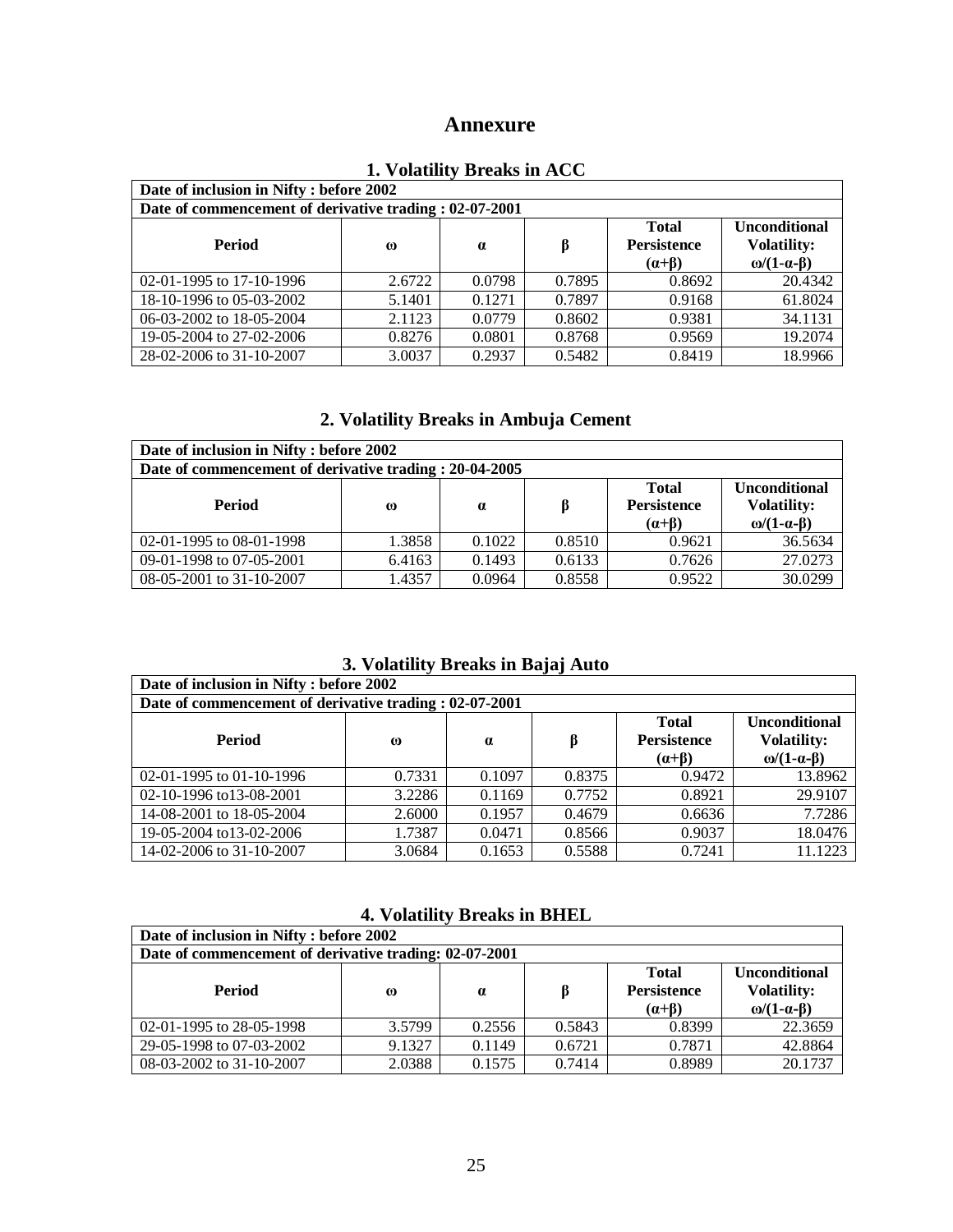| Date of inclusion in Nifty : before 2002               |          |          |        |                    |                           |  |  |
|--------------------------------------------------------|----------|----------|--------|--------------------|---------------------------|--|--|
| Date of commencement of derivative trading: 02-07-2001 |          |          |        |                    |                           |  |  |
|                                                        |          |          |        | <b>Total</b>       | <b>Unconditional</b>      |  |  |
| Period                                                 | $\omega$ | $\alpha$ | β      | <b>Persistence</b> | <b>Volatility:</b>        |  |  |
|                                                        |          |          |        | $(\alpha + \beta)$ | $\omega/(1-\alpha-\beta)$ |  |  |
| 02-01-1995 to 02-04-1998                               | 3.2272   | 0.1593   | 0.4942 | 0.6535             | 9.3142                    |  |  |
| 03-04-1998 to 19-04-2001                               | 7.0561   | 0.1146   | 0.7911 | 0.9057             | 74.8180                   |  |  |
| 20-04-2001 to 02-12-2004                               | 5.0257   | 0.2000   | 0.5346 | 0.7346             | 18.9364                   |  |  |
| 03-12-2004 to 31-10-2007                               | 2.5205   | 0.0902   | 0.7976 | 0.8878             | 22.4667                   |  |  |

# **5. Volatility Breaks in BPCL**

# **6. Volatility Breaks in Cipla**

| Date of inclusion in Nifty: Before 2002                |          |          |         |                    |                      |  |  |
|--------------------------------------------------------|----------|----------|---------|--------------------|----------------------|--|--|
| Date of commencement of derivative trading: 02-07-2001 |          |          |         |                    |                      |  |  |
|                                                        |          |          |         | <b>Total</b>       | <b>Unconditional</b> |  |  |
| <b>Period</b>                                          | $\omega$ | $\alpha$ | β       | <b>Persistence</b> | <b>Volatility:</b>   |  |  |
|                                                        |          |          |         | $(\alpha + \beta)$ | $ω/(1-α-β)$          |  |  |
| 02-01-1995 to 27-02-1996                               | 5.1531   | 0.2368   | 0.50063 | 0.7375             | 19.6272              |  |  |
| 28-02-1996 to 18-12-1998                               | 3.2377   | 0.2148   | 0.51033 | 0.7251             | 11.7773              |  |  |
| 19-12-1998 to 22-10-2001                               | 3.7717   | 0.0726   | 0.89078 | 0.9634             | 103.0241             |  |  |
| 23-10-2001 to 25-04-2003                               | 1.5358   | 0.1024   | 0.50407 | 0.6065             | 3.9029               |  |  |
| 26-04-2003 to 31-10-2007                               | 3.0240   | 0.1547   | 0.55661 | 0.7113             | 10.4736              |  |  |

# **7. Volatility Breaks in Dr. Reddy**

| Date of inclusion in Nifty: Before 2002                |          |          |        |                                                          |                                                         |  |
|--------------------------------------------------------|----------|----------|--------|----------------------------------------------------------|---------------------------------------------------------|--|
| Date of commencement of derivative trading: 02-07-2001 |          |          |        |                                                          |                                                         |  |
| Period                                                 | $\omega$ | $\alpha$ | ß      | <b>Total</b><br><b>Persistence</b><br>$(\alpha + \beta)$ | <b>Unconditional</b><br><b>Volatility:</b><br>ω/(1-α-β) |  |
| 02-01-1995 to 17-03-1998                               | 2.1294   | 0.2210   | 0.6338 | 0.8548                                                   | 14.6646                                                 |  |
| 18-03-1998 to 21-06-2000                               | 6.5563   | 0.1287   | 0.7772 | 0.9059                                                   | 69.6517                                                 |  |
| 22-06-2000 to 31-05-2004                               | 5.1207   | 0.2005   | 0.0682 | 0.2687                                                   | 7.0019                                                  |  |
| 01-06-2004 to 31-10-2007                               | 0.8829   | 0.0318   | 0.9574 | 0.9892                                                   | 81.4470                                                 |  |

# **8. Volatility Breaks in Glaxo**

| Date of inclusion in Nifty: Before 2002                  |          |          |        |                                                          |                                                         |  |  |
|----------------------------------------------------------|----------|----------|--------|----------------------------------------------------------|---------------------------------------------------------|--|--|
| Date of commencement of derivative trading: : 01-07-2005 |          |          |        |                                                          |                                                         |  |  |
| <b>Period</b>                                            | $\omega$ | $\alpha$ | ß      | <b>Total</b><br><b>Persistence</b><br>$(\alpha + \beta)$ | <b>Unconditional</b><br><b>Volatility:</b><br>ω/(1-α-β) |  |  |
| 02-01-1995 to 11-11-1997                                 | 2.8904   | 0.1777   | 0.1367 | 0.3143                                                   | 4.2155                                                  |  |  |
| 12-11-1997 to 17-12-1999                                 | 6.0813   | 0.2566   | 0.1054 | 0.3621                                                   | 9.5326                                                  |  |  |
| 17-12-1999 to 05-06-2000                                 | 12.0360  | 0.1773   | 0.2942 | 0.4715                                                   | 22.7718                                                 |  |  |
| 06-06-2000 to 21-05-2002                                 | 3.6969   | 0.2771   | 0.3878 | 0.6649                                                   | 11.0314                                                 |  |  |
| 22-05-2002 to 31-10-2007                                 | 1.5725   | 0.1276   | 0.7649 | 0.8925                                                   | 14.6324                                                 |  |  |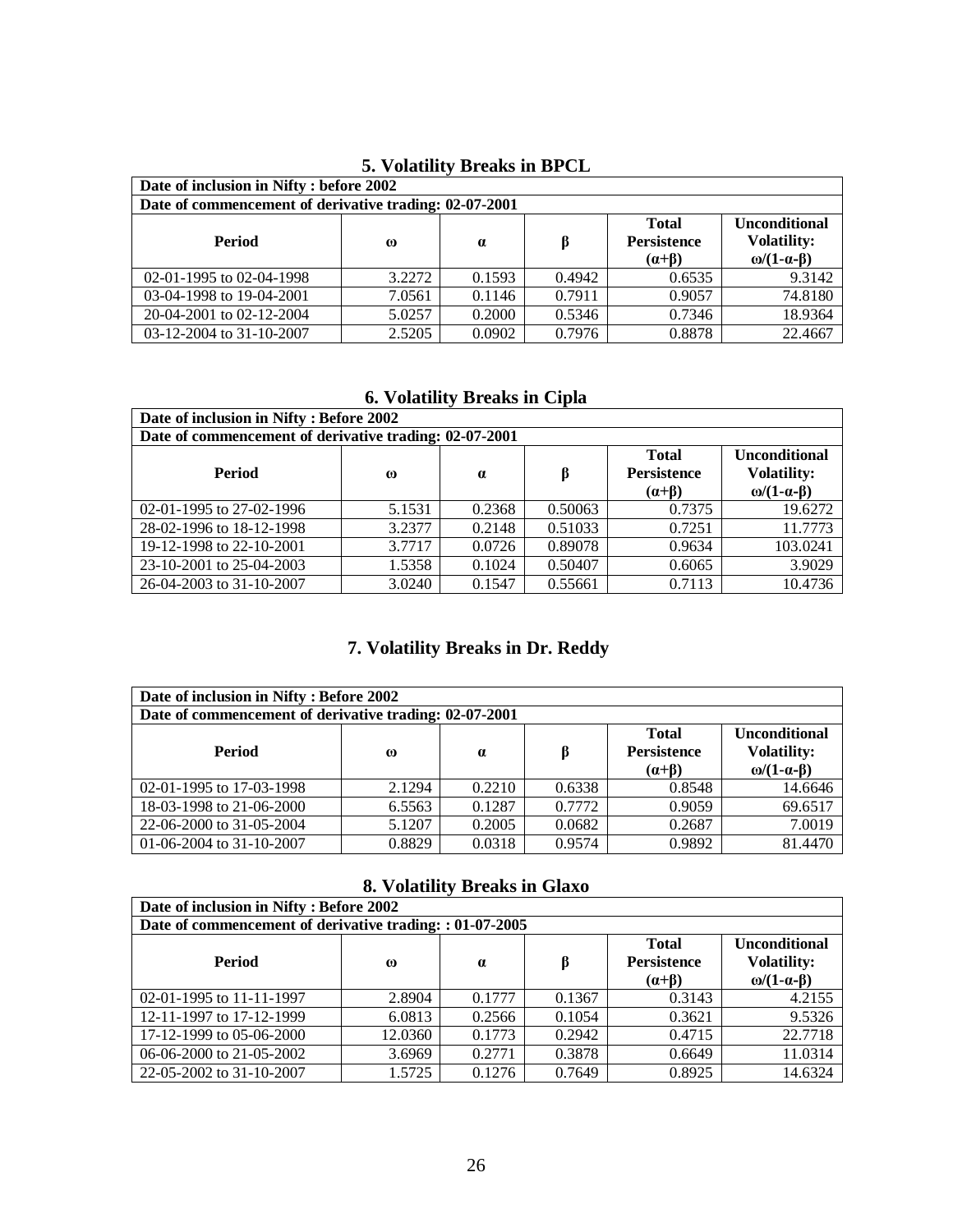| Date of inclusion in Nifty: Before 2002                 |          |          |        |                                    |                                            |  |  |
|---------------------------------------------------------|----------|----------|--------|------------------------------------|--------------------------------------------|--|--|
| Date of commencement of derivative trading : 02-07-2001 |          |          |        |                                    |                                            |  |  |
| Period                                                  | $\omega$ | $\alpha$ | ß      | <b>Total</b><br><b>Persistence</b> | <b>Unconditional</b><br><b>Volatility:</b> |  |  |
|                                                         |          |          |        | $(\alpha + \beta)$                 | $\omega/(1-\alpha-\beta)$                  |  |  |
| 02-01-1995 to 03-02-1998                                | 2.0851   | 0.1144   | 0.3234 | 0.4378                             | 3.7087                                     |  |  |
| 04-02-1998 to 26-05-2000                                | 6.4494   | 0.0864   | 0.8591 | 0.9455                             | 118.2294                                   |  |  |
| 27-05-2000 to 31-12-2001                                | 5.9509   | 0.3074   | 0.2615 | 0.5690                             | 13.8062                                    |  |  |
| 01-01-2002 to 31-10-2007                                | 1.1593   | 0.1685   | 0.7733 | 0.9419                             | 19.9402                                    |  |  |

# **9. Volatility Breaks in Grasim**

# **10. Volatility Breaks in HPCL**

| Date of inclusion in Nifty: Before 2002                 |          |          |        |                                                          |                                                           |  |  |
|---------------------------------------------------------|----------|----------|--------|----------------------------------------------------------|-----------------------------------------------------------|--|--|
| Date of commencement of derivative trading : 02-07-2001 |          |          |        |                                                          |                                                           |  |  |
| Period                                                  | $\omega$ | $\alpha$ | β      | <b>Total</b><br><b>Persistence</b><br>$(\alpha + \beta)$ | <b>Unconditional</b><br><b>Volatility:</b><br>$ω/(1-α-β)$ |  |  |
| 02-01-1995 to 10-05-1995                                | 6.1886   | 0.0111   | 0.8245 | 0.8356                                                   | 37.6436                                                   |  |  |
| 11-05-1995 to 29-05-1998                                | 1.8622   | 0.1950   | 0.4607 | 0.6557                                                   | 5.4090                                                    |  |  |
| 30-05-1998 to12-01-2001                                 | 9.4250   | 0.3387   | 0.1072 | 0.4459                                                   | 17.0096                                                   |  |  |
| 13-01-2001 to 06-08-2002                                | 1.9543   | 0.0891   | 0.8883 | 0.9774                                                   | 86.5139                                                   |  |  |
| 07-08-2002 to 31-10-2007                                | 2.3208   | 0.1089   | 0.8484 | 0.9573                                                   | 54.3013                                                   |  |  |

# **11. Volatility Breaks in HUL**

| Date of inclusion in Nifty: Before 2002                 |          |          |        |                    |                      |  |  |
|---------------------------------------------------------|----------|----------|--------|--------------------|----------------------|--|--|
| Date of commencement of derivative trading : 02-07-2001 |          |          |        |                    |                      |  |  |
|                                                         |          |          |        | <b>Total</b>       | <b>Unconditional</b> |  |  |
| <b>Period</b>                                           | $\omega$ | $\alpha$ | ß      | <b>Persistence</b> | <b>Volatility:</b>   |  |  |
|                                                         |          |          |        | $(\alpha + \beta)$ | ω/(1-α-β)            |  |  |
| 02-01-1995 to 25-04-1997                                | 0.9545   | 0.1520   | 0.6730 | 0.8250             | 5.4526               |  |  |
| 26-04-1997 to 10-10-2001                                | 2.1280   | 0.1027   | 0.8372 | 0.9399             | 35.3897              |  |  |
| 11-10-2001 to 02-07-2003                                | 0.9774   | 0.0991   | 0.8447 | 0.9437             | 17.3662              |  |  |
| 03-07-2003 to $31-10-2007$                              | 2.6968   | 0.1359   | 0.6235 | 0.7594             | 11.2087              |  |  |

**12. Volatility Breaks in ITC**

| Date of inclusion in Nifty: Before 2002                 |          |          |        |                                                          |                                                                         |  |  |
|---------------------------------------------------------|----------|----------|--------|----------------------------------------------------------|-------------------------------------------------------------------------|--|--|
| Date of commencement of derivative trading : 02-07-2001 |          |          |        |                                                          |                                                                         |  |  |
| Period                                                  | $\omega$ | $\alpha$ |        | <b>Total</b><br><b>Persistence</b><br>$(\alpha + \beta)$ | <b>Unconditional</b><br><b>Volatility:</b><br>$\omega/(1-\alpha-\beta)$ |  |  |
| 02-01-1995 to 02-11-2001                                | 3.4298   | 0.0689   | 0.8795 | 0.9484                                                   | 66.4181                                                                 |  |  |
| 03-11-2001 to 02-09-2005                                | 1.6997   | 0.1810   | 0.6055 | 0.7865                                                   | 7.9617                                                                  |  |  |
| 03-09-2005 to $31-10-2007$                              | 2.2541   | 0.0878   | 0.8126 | 0.9003                                                   | 22.6129                                                                 |  |  |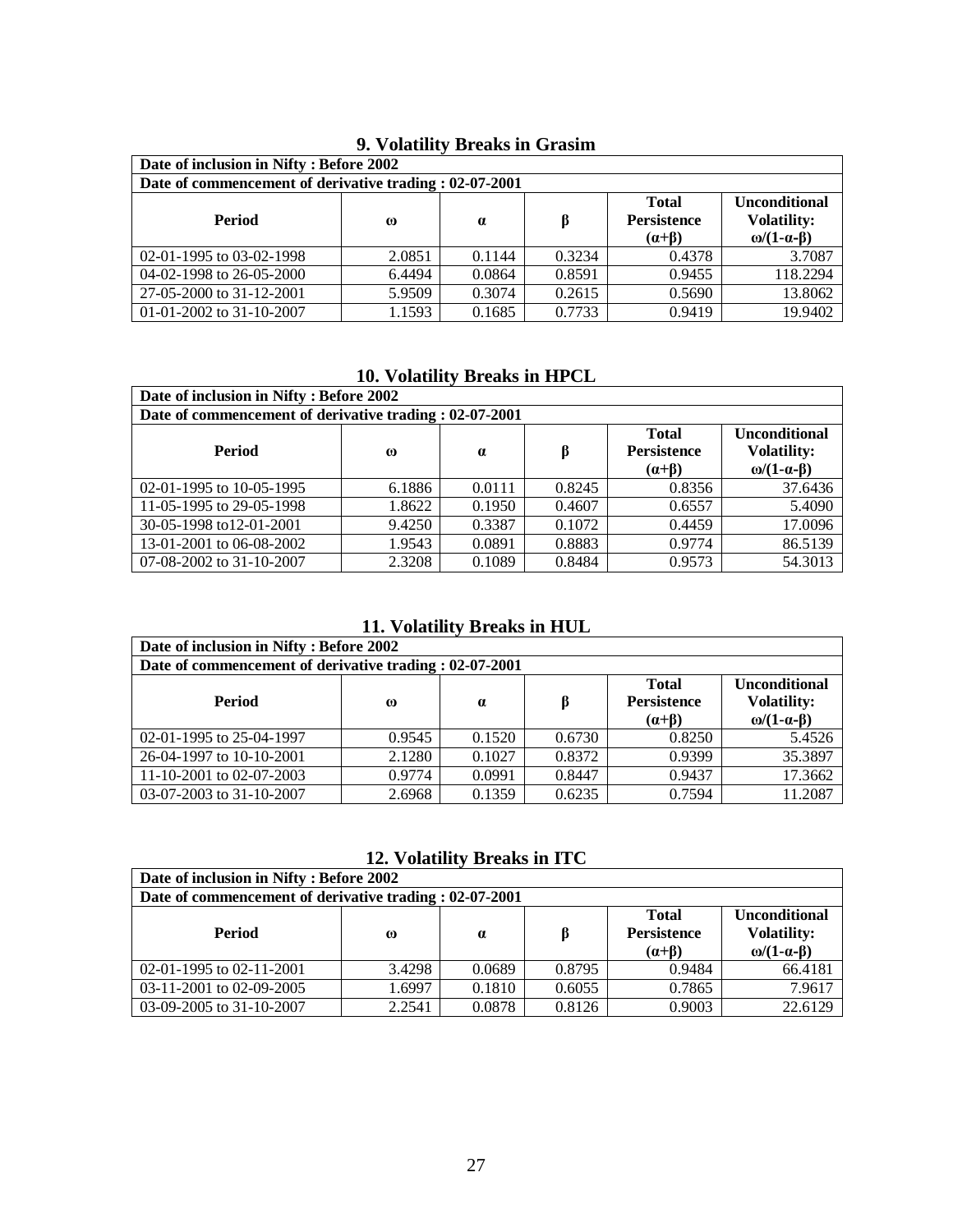| Date of inclusion in Nifty: Before 2002                 |          |          |        |                                                          |                                                         |  |  |
|---------------------------------------------------------|----------|----------|--------|----------------------------------------------------------|---------------------------------------------------------|--|--|
| Date of commencement of derivative trading : 02-07-2001 |          |          |        |                                                          |                                                         |  |  |
| Period                                                  | $\omega$ | $\alpha$ | ß      | <b>Total</b><br><b>Persistence</b><br>$(\alpha + \beta)$ | <b>Unconditional</b><br><b>Volatility:</b><br>ω/(1-α-β) |  |  |
| 02-01-1995 to 30-04-1998                                | 2.4064   | 0.1320   | 0.7277 | 0.8597                                                   | 17.1545                                                 |  |  |
| 01-05-1998 to 25-07-2000                                | 7.3246   | 0.0824   | 0.8334 | 0.9159                                                   | 87.0525                                                 |  |  |
| 26-07-2000 to 09-11-2001                                | 5.9836   | 0.1232   | 0.6126 | 0.7358                                                   | 22.6480                                                 |  |  |
| 10-11-2001 to 23-05-2003                                | 0.7583   | 0.0186   | 0.9670 | 0.9856                                                   | 52.6592                                                 |  |  |
| 24-05-2003 to 31-10-2007                                | 1.8871   | 0.1601   | 0.7634 | 0.9235                                                   | 24.6802                                                 |  |  |

# **13. Volatility Breaks in L&T**

## **14. Volatility Breaks in M&M**

| Date of inclusion in Nifty: Before 2002                 |          |          |        |                                                          |                                                                         |  |
|---------------------------------------------------------|----------|----------|--------|----------------------------------------------------------|-------------------------------------------------------------------------|--|
| Date of commencement of derivative trading : 02-07-2001 |          |          |        |                                                          |                                                                         |  |
| Period                                                  | $\omega$ | $\alpha$ |        | <b>Total</b><br><b>Persistence</b><br>$(\alpha + \beta)$ | <b>Unconditional</b><br><b>Volatility:</b><br>$\omega/(1-\alpha-\beta)$ |  |
| 02-01-1995 to 14-01-1998                                | 3.5084   | 0.1041   | 0.6018 | 0.7059                                                   | 11.9287                                                                 |  |
| 15-01-1998 to 24-05-2002                                | 6.0605   | 0.1324   | 0.7527 | 0.8851                                                   | 52.7363                                                                 |  |
| 25-05-2002 to 31-10-2007                                | .6448    | 0.0871   | 0.8717 | 0.9588                                                   | 39.9231                                                                 |  |

# **15. Volatility Breaks in MTNL**

| Date of inclusion in Nifty: Before 2002                 |
|---------------------------------------------------------|
| Date of commencement of derivative trading : 02-07-2001 |
| No structural break in volatility is detected           |

# **16. Volatility Breaks in Reliance Energy**

| Date of inclusion in Nifty : before 2002                |          |          |        |                                                          |                                                           |  |  |
|---------------------------------------------------------|----------|----------|--------|----------------------------------------------------------|-----------------------------------------------------------|--|--|
| Date of commencement of derivative trading : 12-03-2004 |          |          |        |                                                          |                                                           |  |  |
|                                                         |          |          |        |                                                          |                                                           |  |  |
| <b>Period</b>                                           | $\omega$ | $\alpha$ | β      | <b>Total</b><br><b>Persistence</b><br>$(\alpha + \beta)$ | <b>Unconditional</b><br><b>Volatility:</b><br>$ω/(1-α-β)$ |  |  |
| 02-01-1995 to 01-04-1999                                | 4.6660   | 0.1367   | 0.6092 | 0.7459                                                   | 18.3608                                                   |  |  |
| 02-04-1999 to 30-05-2001                                | 6.3253   | 0.1646   | 0.6722 | 0.8368                                                   | 38.7649                                                   |  |  |
| 31-05-2001 to 06-06-2003                                | 2.0174   | 0.1347   | 0.6117 | 0.7464                                                   | 7.9547                                                    |  |  |
| 07-06-2003 to 18-05-2004                                | 5.9502   | 0.5140   | 0.0655 | 0.4485                                                   | 10.7900                                                   |  |  |
| 19-05-2004 to 31-10-2007                                | 2.1141   | 0.2109   | 0.6901 | 0.9010                                                   | 21.3477                                                   |  |  |